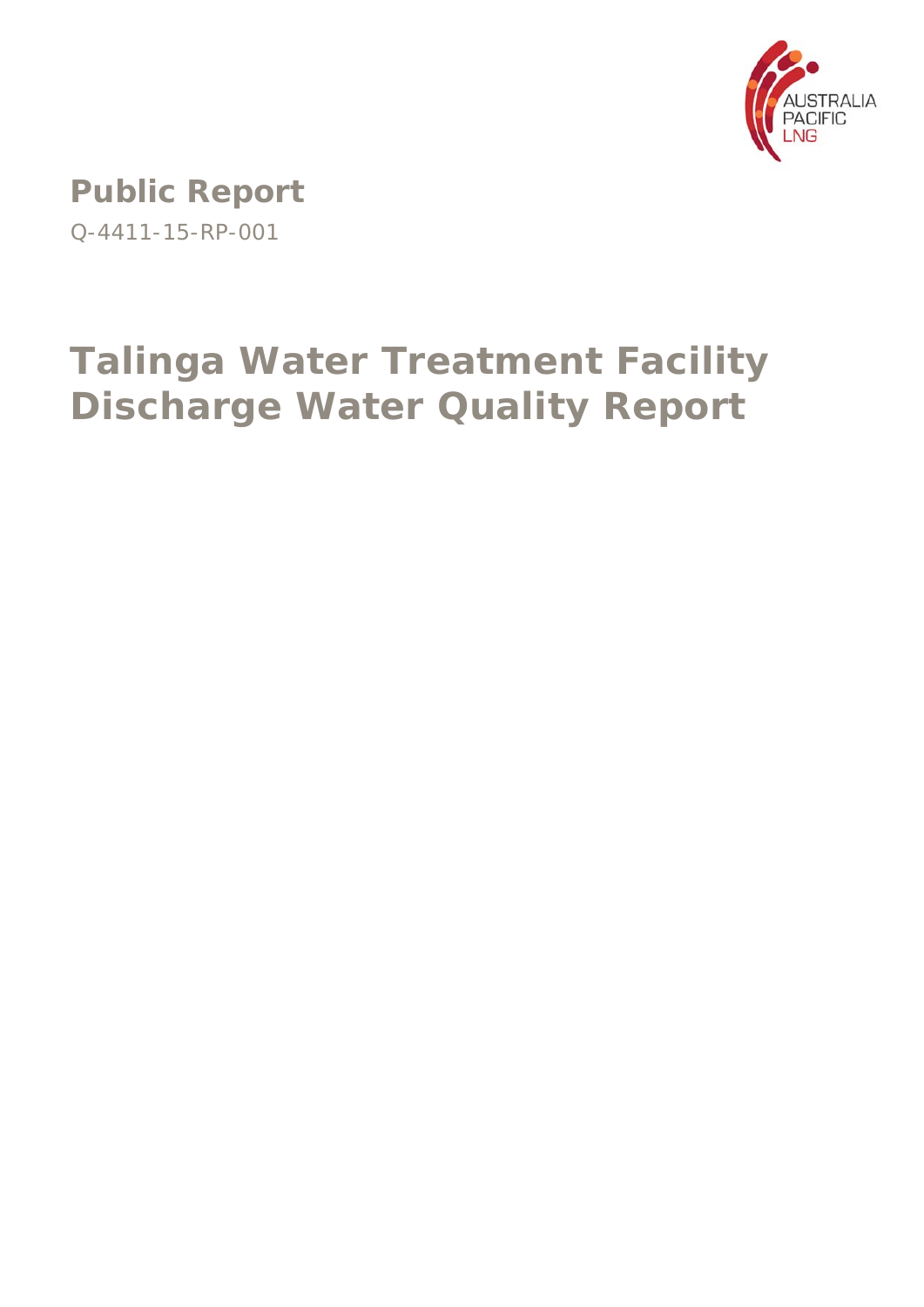

### **Contents**

| 1. Summary                                             | 3 |
|--------------------------------------------------------|---|
| 2. Introduction                                        | 3 |
| 3. Talinga Water Treatment Facility Scheme Description | 5 |
| 3.1. Feed Pond                                         | 5 |
| 3.2. Filtration                                        | 6 |
| 3.3. Reverse Osmosis                                   | 6 |
| 3.4. Treated CSG Water Conditioning                    | 6 |
| 4. Monitoring, Approvals and Results                   | 6 |
| 4.1. CSG Water Characterisation Study                  | 6 |
| 4.2. Commissioning Monitoring                          | 7 |
| 4.3. Ongoing Operations Monitoring                     | 7 |
| 4.4. Discharged Treated CSG Water Quality              | 8 |
|                                                        |   |

# **Attachment 1: Summary of Weekly Treated CSG Water Quality Monitoring 11** Data Summary 20

| Glossary |  | 21 |
|----------|--|----|
|          |  |    |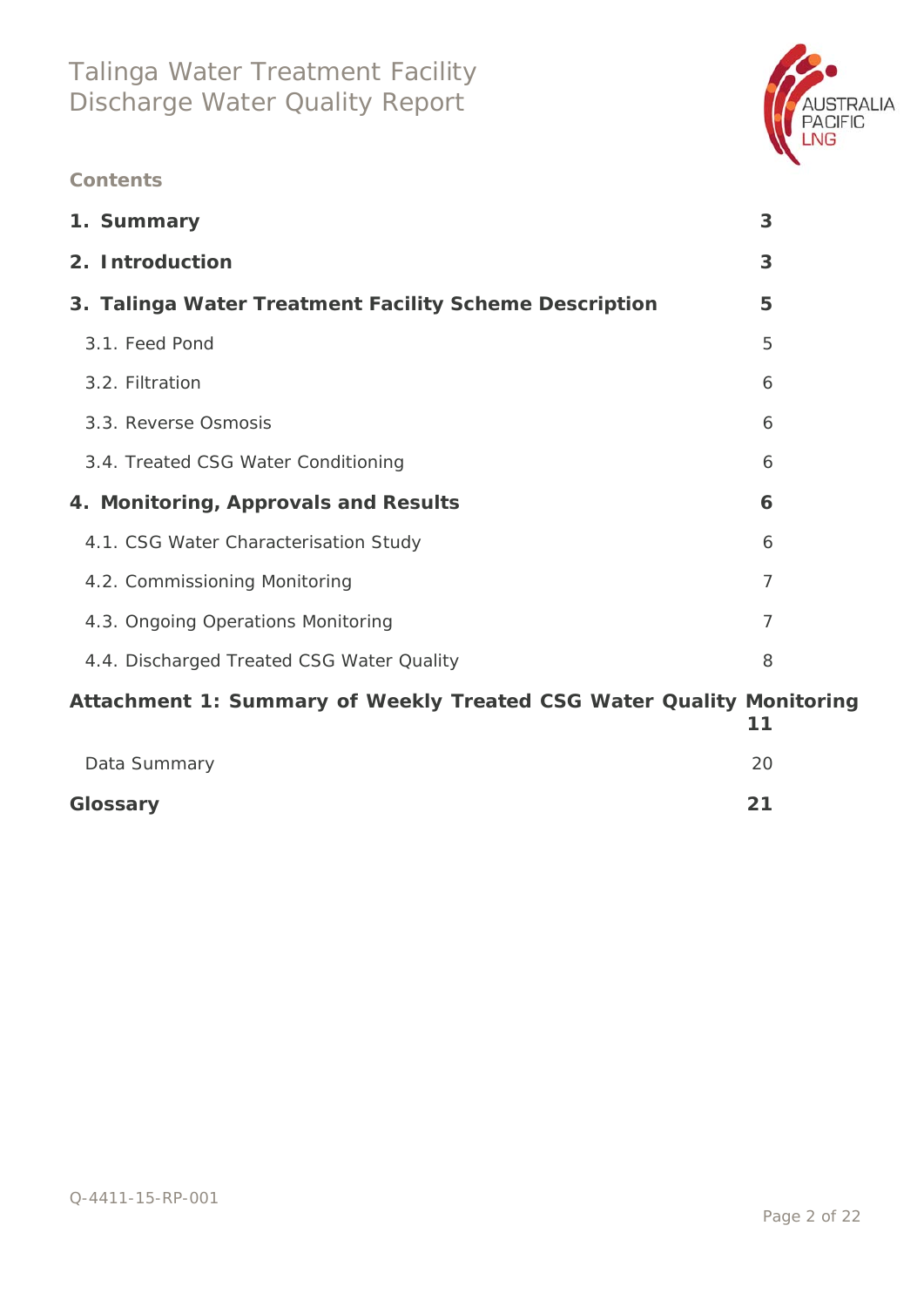

### **1. Summary**

Australia Pacific LNG is a joint venture between Origin, ConocoPhillips and Sinopec, to deliver a CSG to LNG project which will deliver gas to domestic and overseas markets.

Australia Pacific LNG is the leading CSG producer in Queensland, supplying more than 40% of the State's domestic gas requirements.

The Talinga Water Treatment Facility (TWTF) has been designed using the best available technology to treat water produced as part of the gas extraction process so that it can be put to a number of beneficial uses, including discharge to the Condamine River, which is a source of public drinking water.

This report presents a summary of the water quality monitoring results obtained during the first six months of 2011 and demonstrates that the TWTF consistently and reliably treats CSG water to a standard which is safe for discharge into a source of public drinking water.

### **2. Introduction**

Coal seam gas (CSG) production relies on the removal of water from the coal seams allowing the flow of gas so that it can be readily extracted. The removed water is referred to as CSG water.

CSG water is brackish and highly alkaline in nature and therefore has very few applications for use. However, after treatment through a desalination process, CSG water can be put to effective and beneficial use.

The Talinga Water Treatment Facility (TWTF) is one of Australia Pacific LNG's major installations where CSG water is treated. The TWTF uses the best available technologies to treat the water to a high standard.

Once treated, the CSG water is used onsite for Australia Pacific LNG's business activities including for drinking and domestic purposes, operations process water and construction activities. This reduces Australia Pacific LNG's reliance on other water resources.

The treated CSG water is also discharged to the Condamine River where it contributes to the base flows. The Condamine River is an essential resource to local communities and landowners in the region. It is the principal drinking water supply for the Condamine Township (located approximately thirty kilometres downstream of the TWTF discharge location) as well being used for agricultural irrigation and to support local industries. Protecting its existing quality and condition is therefore vital to ensure its long term sustainable use.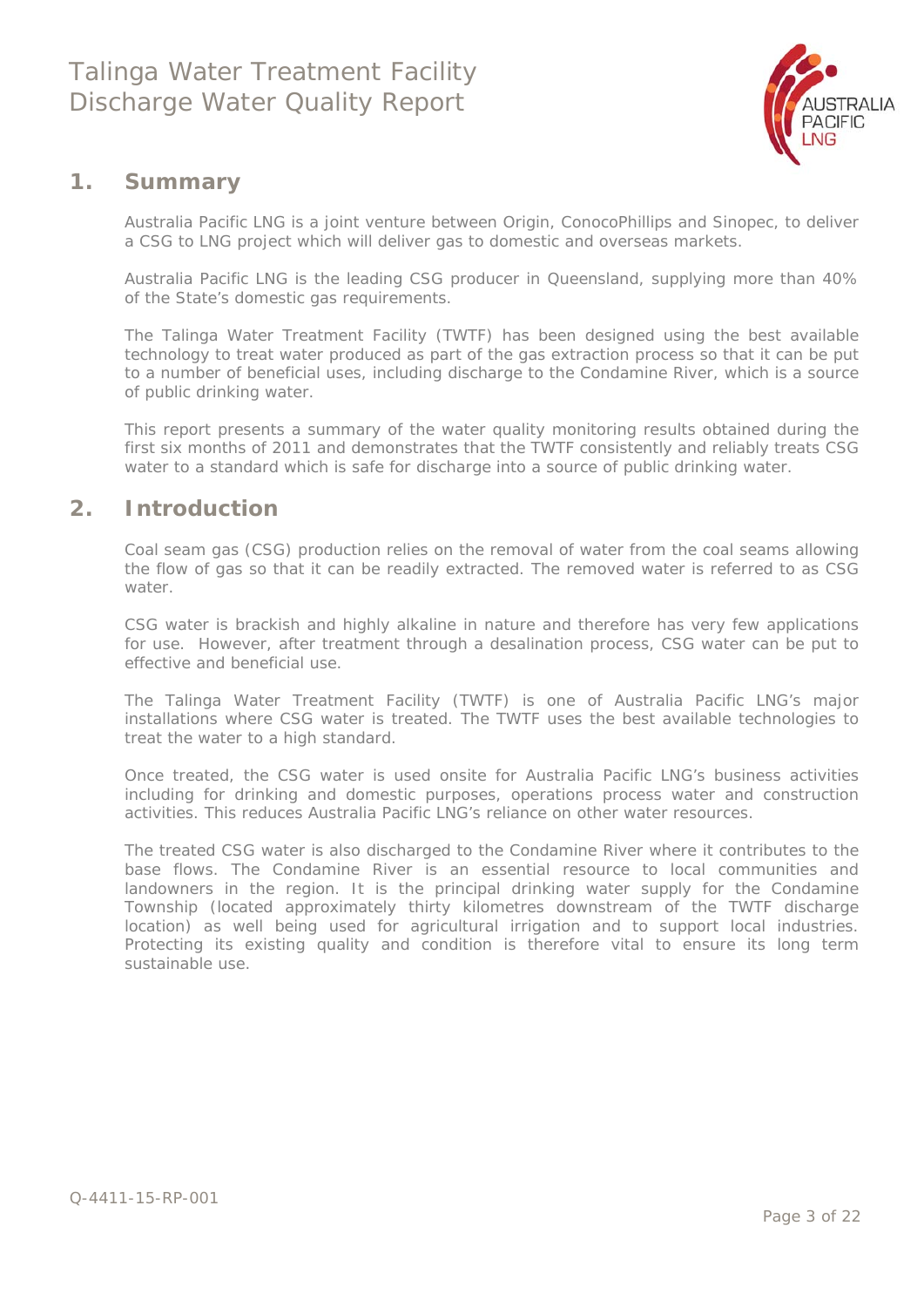



#### **Figure 1 - TWTF Discharge Location**

To ensure the safety and reliability of the treated CSG water entering the River, Australia Pacific LNG is engaged in a comprehensive ongoing monitoring program of water quality sampling, testing and reporting. This report summarises the results of that monitoring conducted during the first half of 2011.

In presenting this information Australia Pacific LNG honours its commitment to providing transparency and ensuring the community, landowners and other key stakeholders have confidence that the treated CSG water can be safely discharged into a source of drinking water.

This is the first report that publishes information on TWTF's treated CSG water quality. Quarterly reporting will continue throughout the Facility's operational life while it is discharging water into a source of drinking water.

All the reporting is publically available and can be viewed and downloaded from the Australia Pacific LNG website at www.aplng.com.au. Any enquiries relating to this report should be made to toll free number 1800 526 369.

Alternatively, general enquires can be made by email (contact@aplng.com.au) or mail to Australia Pacific LNG Pty Limited, GPO Box 148, Brisbane, QLD, 4001.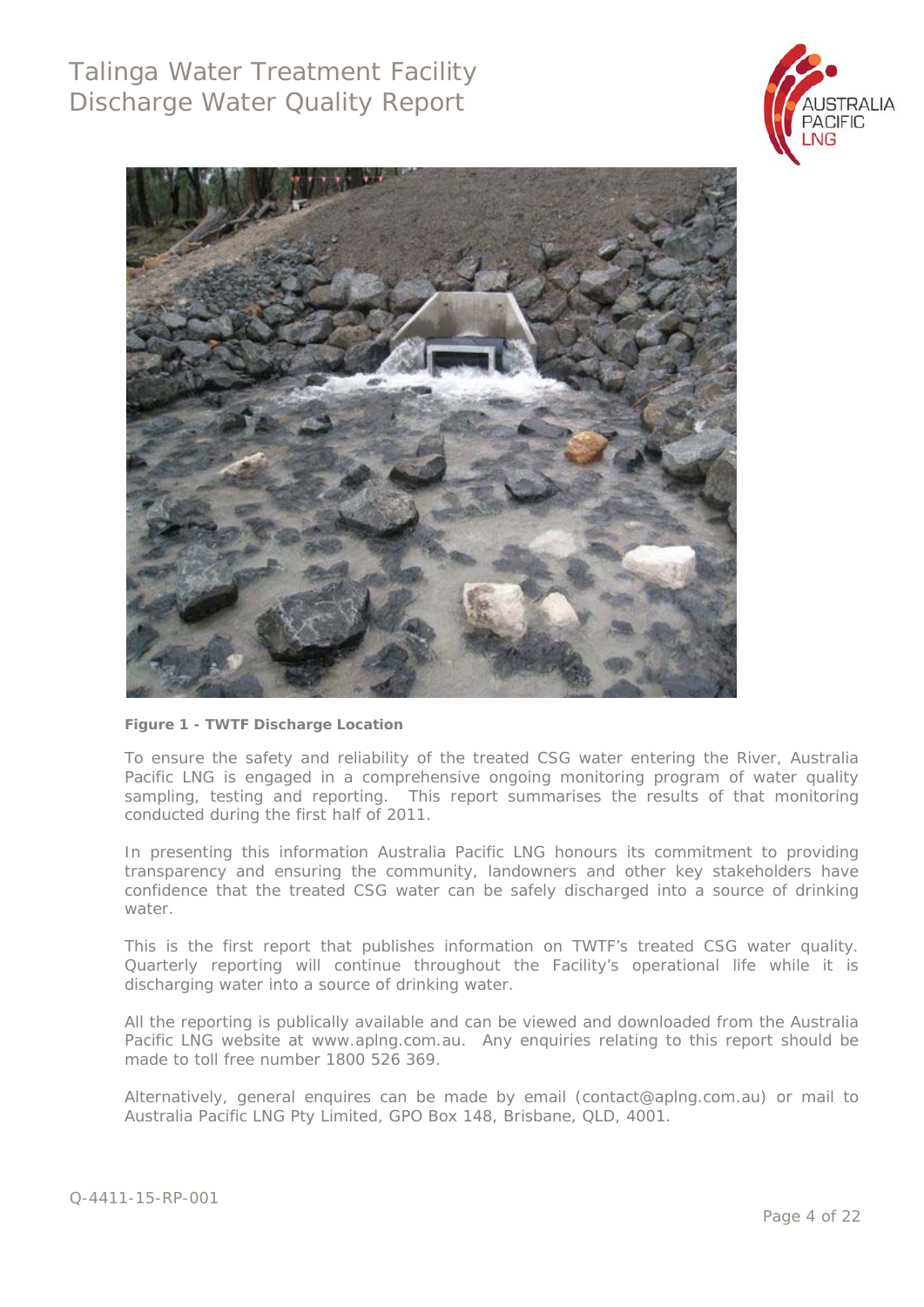

### **3. Talinga Water Treatment Facility Scheme Description**

The TWTF uses a series of water screening, filtration and desalination processes to remove impurities from the CSG water to ensure its safety and reliability for supply into a drinking water source and beneficial uses. The key treatment processes include:

- Feed pond;
- Filtration;
- Reverse osmosis; and
- Treated CSG water conditioning.



**Figure 2 - TWTF Process Schematic** 

#### **3.1. Feed Pond**

Untreated CSG water gathered from the gas field is temporarily stored in a feed pond prior to its treatment by the TWTF. The feed pond holds the CSG water for a few weeks. This allows the settlement of coarse suspended sediments and provides opportunity for the CSG water to aerate and oxygenate.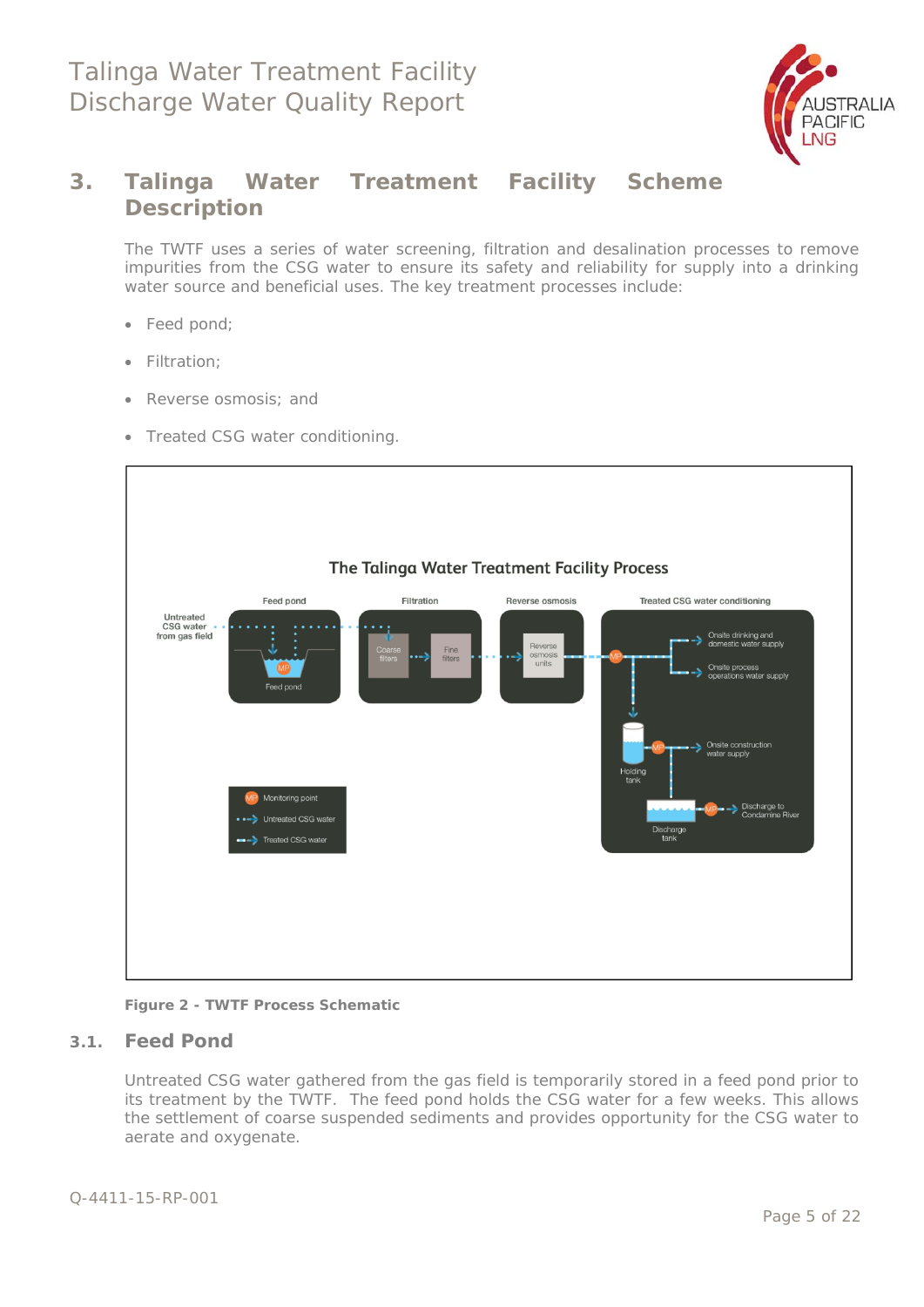

#### **3.2. Filtration**

The CSG water is then passed through a coarse filter and then a fine filter to remove any particles or suspended sediments that have not settled within the feed pond. A disinfectant commonly used in domestic water treatment facilities is also add during filtration process to protect the membranes used in the following reverse osmosis process.

#### **3.3. Reverse Osmosis**

Reverse osmosis involves passing the CSG water through fine membranes at high pressure. This removes most of the dissolved salts and other trace elements.

At this point the water is either transferred to a holding tank where it is held prior to discharge or piped for use onsite.

#### **3.4. Treated CSG Water Conditioning**

Prior to entering the holding tank, the pH of the treated CSG water is adjusted to ensure its suitability for use and the disinfectant added during the filtration process is removed.

Where the treated CSG water is discharged to the Condamine River calcium and magnesium salts are added. This conditioning is undertaken to ensure a minimum level of these elements is present in the Condamine River. These natural salts are normally present at much higher concentrations in river waters and municipal drinking water supplies.

### **4. Monitoring, Approvals and Results**

In order to discharge to the Condamine River, Australia Pacific LNG gained approval from the Queensland Government's Department of Environment and Resource Management (DERM). This involved undertaking intensive and comprehensive quality and performance monitoring of the TWTF process.

The monitoring also helped define and develop a targeted ongoing monitoring program that has been implemented for the TWTF.

#### **4.1. CSG Water Characterisation Study**

Prior to commencing discharge to the Condamine River in September 2010, an extensive study of the untreated and treated CSG water was undertaken to determine its characteristics.

The study was used to confirm that the TWTF process was sufficient to ensure the quality of treated CSG water would safely and reliably meet public health based water quality limits set by DERM for discharging into a drinking water source.

The monitored limits were based on various health criteria defined by recognised national and international public health authorities such as Queensland Health, the National Health and Medical Research Council and the World Health Organisation.

During the characterisation study 63 samples were taken covering 280 parameters resulting in a complete data set of over 17,000 results.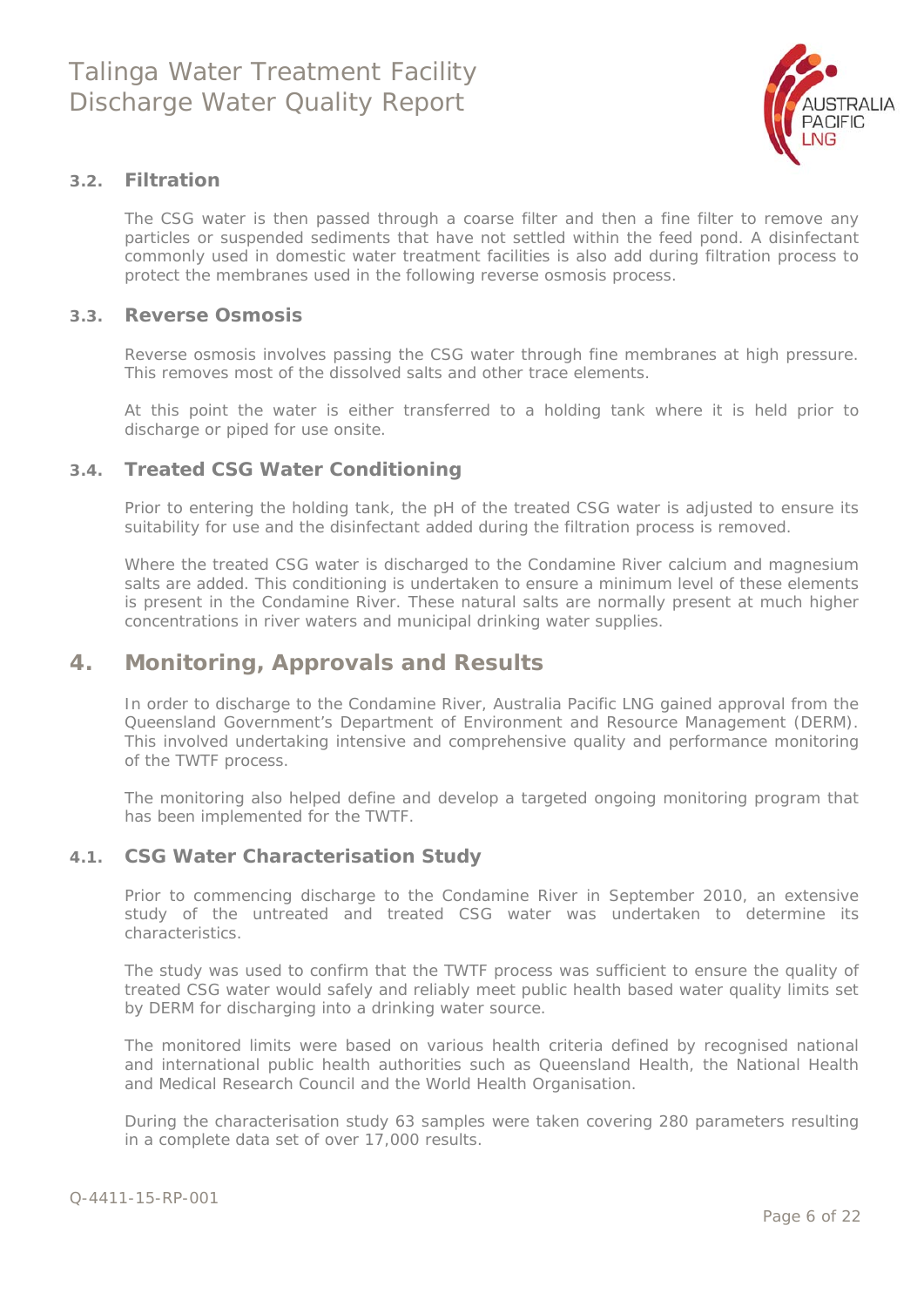

Representative samples of untreated CSG water were taken from forty seven online CSG production wells and the TWTF feed pond; with treated CSG water samples taken immediately after the reverse osmosis process and holding tank.

The CSG water characterisation study showed that after the initial process of settlement, aeration and oxygenation in the feed pond the only parameter found to be consistently elevated above the discharge water quality limits was fluoride. The results summarised below show that the TWTF is effective at treating fluoride, with the maximum level reported after treatment well below the water quality limit.

#### **4.2. Commissioning Monitoring**

During the first three months the TWTF was discharging to the Condamine River extensive monitoring was undertaken. This verified the operational reliability of the TWTF at treating the CSG water to within the DERM-specified water quality limits with one exception. This exception related to N-Nitrosodimethylamine (NDMA). NDMA levels were detected to be above the water quality limit on ten sampling occasions.

NDMA is a by-product of the disinfection process and the water quality limit set for the TWTF discharge is 0.01 µg/L. This limit is based on a level to which it can be reliably detected by the Queensland Forensics and Scientific Services laboratory and is one-tenth of the World Health Organisation's limit for drinking water.

On all ten sampling occasions the presence of NDMA in the treated CSG water remained below the World Health Organisation limit. Further, the National Health and Medical Research Council do not presently set a limit for NDMA in its Australian Drinking Water Quality Guidelines; however its proposed limit is the same as that for the World Health Organisation.

NDMA levels were effectively resolved by simply substituting use of untreated for treated CSG water in the disinfectant production process. Since making this change in December 2010, NDMA levels have not been detected above the water quality limit.

DERM was satisfied with the action Australia Pacific LNG took in relation to NDMA on its discovery, its subsequent management and reporting.

#### **4.3. Ongoing Operations Monitoring**

Regular and comprehensive water quality monitoring is currently undertaken to guarantee the ongoing effectiveness of the TWTF in treating CSG water. This includes:

- periodic comprehensive characterisation testing of the untreated CSG water quality;
- continuous live monitoring throughout various stages of the TWTF process to ensure operational performance against the plant's design specifications; and
- weekly independent monitoring of the treated CSG water quality discharged to the Condamine River.

#### **4.3.1. Regular External Laboratory Monitoring**

The CSG water and treated CSG water is regularly sampled and sent to an independent laboratory for testing. The sampling takes place at three monitoring locations: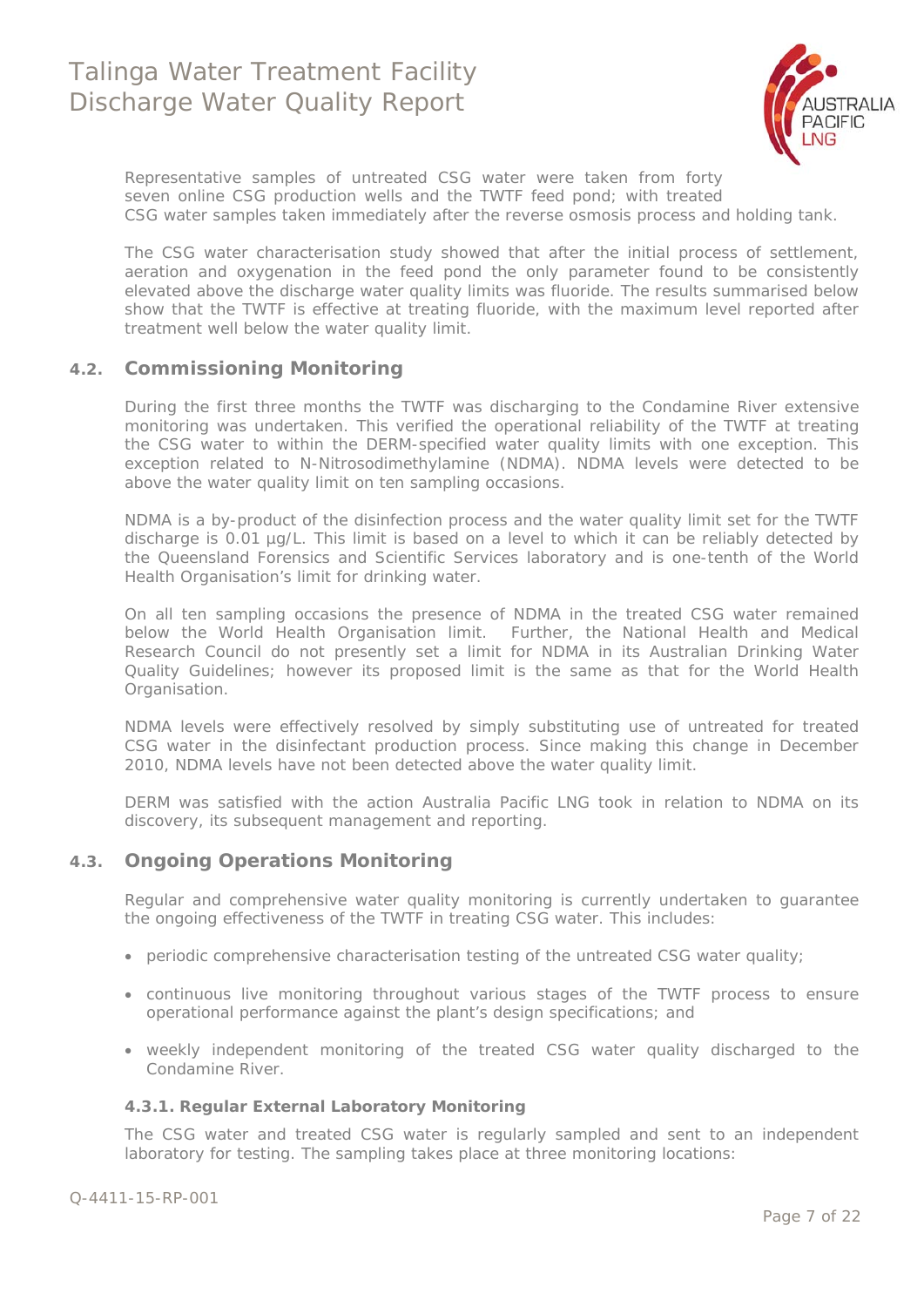

- at the feed pond;
- on exit from the holding tank; and
- within the discharge tank prior to the release of the treated CSG water to the Condamine River.

The samples are tested for a comprehensive range of parameters (as shown in Attachment 1 provided at the end of this report).

This water quality monitoring is undertaken using an industry-wide protocol developed by Standards Australia and DERM. Following these standards ensures the water samples are correctly obtained, stored and transported to allow accurate and representative testing in the laboratory.

The water is tested at the Queensland Health Forensic and Scientific Services laboratory. This laboratory is independent to Australia Pacific LNG's operations and is National Association of Testing Authorities (NATA) accredited.

*"NATA is the authority that provides independent assurance of technical competence through a proven network of best practice industry experts for customers who require confidence in the delivery of their products and services"* – NATA website.

#### **4.3.2. TWTF Online Indicator Monitoring**

The TWTF has a number of online test probes located throughout the treatment process. These provide real-time data about water quality and assurance that the TWTF is within acceptable operating limits. The online monitoring looks at a number of fundamental indicator parameters including pH, turbidity, conductivity, dissolved oxygen and total chlorine.

It is not practical to continually test all of the parameters that are externally monitored; however the indicators checked by the online system provide a view of the performance of the facility. Should any of these indicators vary from their expected limits, the onsite use and discharge to the Condamine River is suspended immediately until further investigation and monitoring is undertaken and any required corrections made.

#### **4.4. Discharged Treated CSG Water Quality**

During the first half of 2011 the treated CSG water met all the discharge water quality limits set by DERM prior to its discharge to the Condamine River. A total of 22 samples were collected and analysed for 200 parameters. Of the 200 parameters analysed, only 26 parameters were detected.

The summary table below presents only the results of parameters that were detected at any point during the past six months. Those parameters that were detected are notably less than the discharge water quality limits. This confirms the TWTF processes are both safe and reliable at treating CSG water prior to its discharge into a source of drinking water.

A complete summary of the monitoring data is provided in Attachment 1 of this report along with a glossary of the parameters analysed.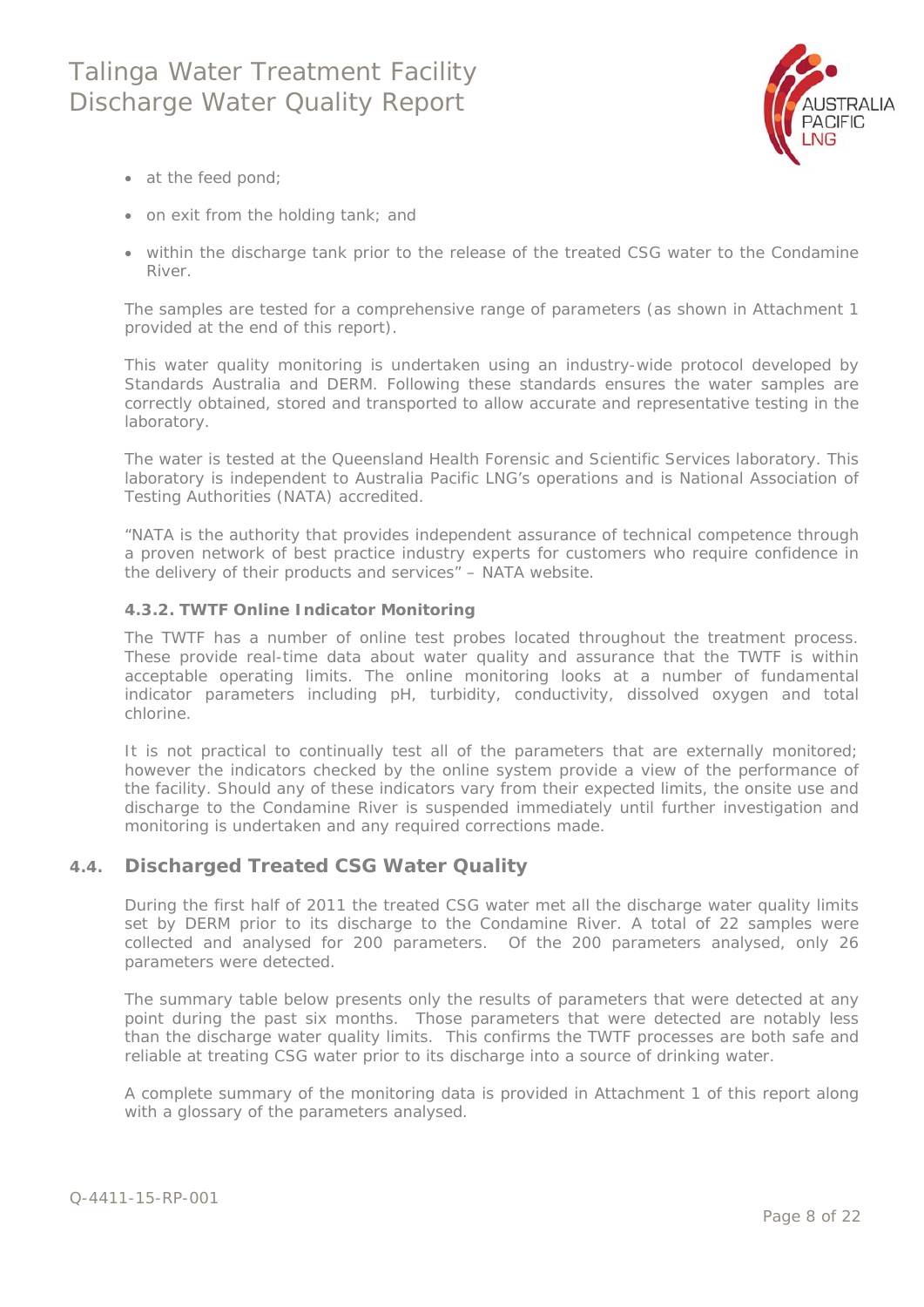

#### **Table 1 - Summary of Maximum Detected Monitoring Results for Treated CSG Water**

|                                                              | Parameter                    | Compliance<br>with Water<br>Quality<br>Limit | Water<br>Quality<br>Limit | <b>Unit</b> | <b>Maximum Detected</b><br><b>Concentration for</b><br><b>Treated CSG Water</b> |
|--------------------------------------------------------------|------------------------------|----------------------------------------------|---------------------------|-------------|---------------------------------------------------------------------------------|
| <b>BTEX</b>                                                  | All Tested Parameters        | 100%                                         | Various                   | Various     | <b>ND</b>                                                                       |
| Chlorinated<br>Hydrocarbons                                  | All Tested Parameters        | 100%                                         | Various                   | Various     | <b>ND</b>                                                                       |
| <b>Disinfection By-</b><br>products                          | <b>All Tested Parameters</b> | 100%                                         | Various                   | Various     | <b>ND</b>                                                                       |
| Endocrine-                                                   | Nonylphenol                  | 100%                                         | 500                       | µg/L        | 0.2                                                                             |
| <b>Disrupting</b><br><b>Chemicals and</b><br><b>Hormones</b> | <b>Bisphenol A</b>           |                                              | 200                       | µg/L        | 0.1                                                                             |
| <b>Haloacetic Acids</b>                                      | All Tested Parameters        | 100%                                         | Various                   | Various     | <b>ND</b>                                                                       |
|                                                              | Ammonia as N                 | 100%                                         | 500                       | $\mu$ g/L   | 440                                                                             |
|                                                              | <b>Bromide</b>               |                                              | 7000                      | $\mu$ g/L   | 300                                                                             |
|                                                              | <b>Bromine</b>               |                                              | 7000                      | $\mu$ g/L   | 48                                                                              |
| Inorganic<br>Compounds                                       | Fluoride                     |                                              | 1500                      | $\mu$ g/L   | 210                                                                             |
|                                                              | Iodine                       |                                              | 100                       | $\mu$ g/L   | 25                                                                              |
|                                                              | Nitrite (as N)               |                                              | 3000                      | $\mu$ g/L   | 8                                                                               |
|                                                              | Sulphate                     |                                              | 500000                    | $\mu$ g/L   | 10600                                                                           |
|                                                              | Aluminium                    | 100%                                         | 200                       | $\mu$ g/L   | 20                                                                              |
|                                                              | Barium                       |                                              | 700                       | $\mu$ g/L   | 3.2                                                                             |
|                                                              | <b>Boron</b>                 |                                              | 4000                      | µg/L        | 1200                                                                            |
|                                                              | Cadmium                      |                                              | $\overline{2}$            | $\mu$ g/L   | 0.6                                                                             |
|                                                              | Chromium VI                  |                                              | 50                        | $\mu$ g/L   | $\mathbf{1}$                                                                    |
| <b>Metals</b>                                                | Copper                       |                                              | 2000                      | $\mu$ g/L   | $\mathbf{1}$                                                                    |
|                                                              | Iron                         |                                              | 300                       | $\mu$ g/L   | 10                                                                              |
|                                                              | Lead                         |                                              | 10                        | µg/L        | 0.2                                                                             |
|                                                              | Manganese                    |                                              | 500                       | $\mu$ g/L   | 0.4                                                                             |
|                                                              | Nickel                       |                                              | 20                        | µg/L        | 0.8                                                                             |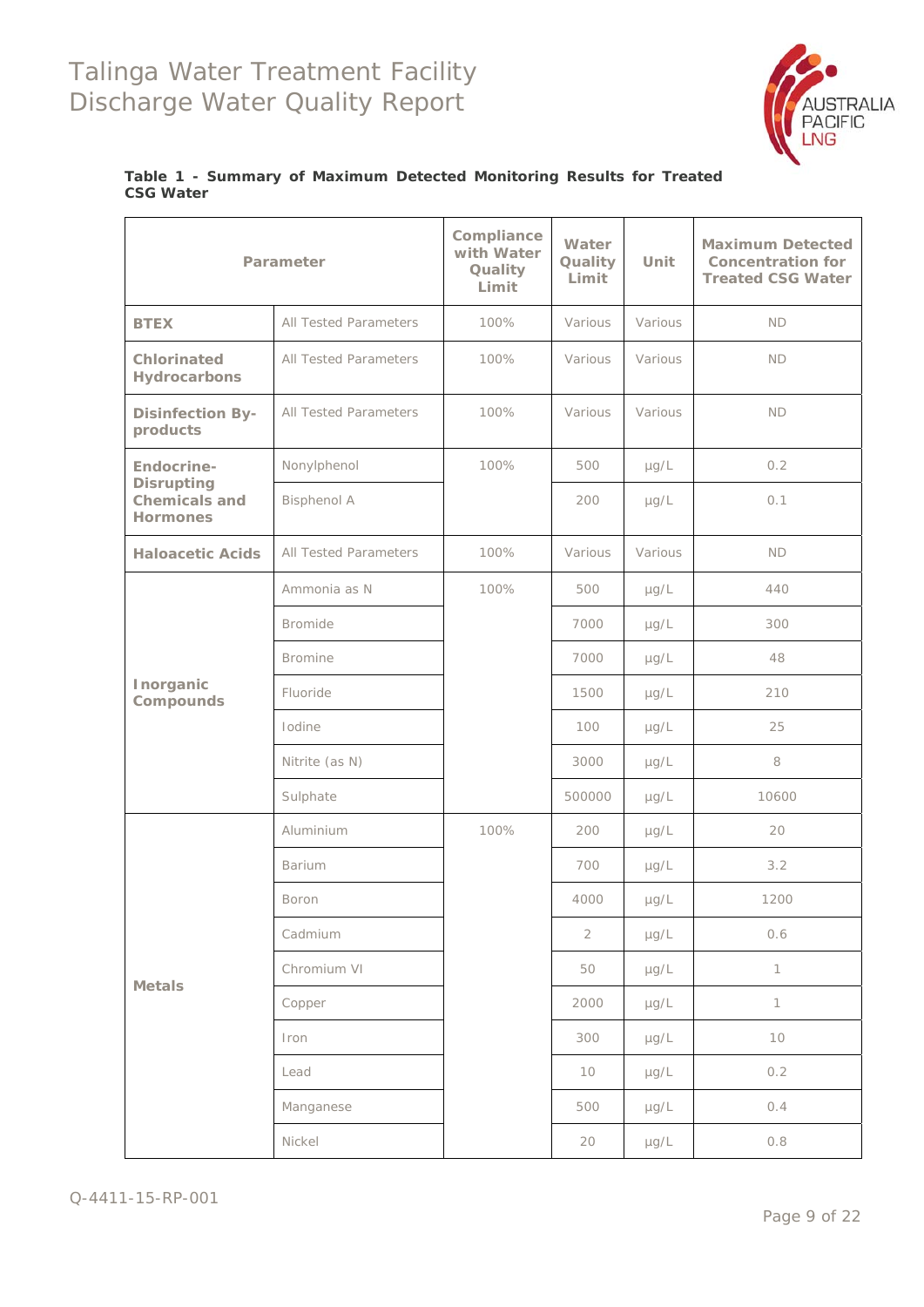

|                                        | Parameter                              | Compliance<br>with Water<br>Quality<br>Limit | Water<br>Quality<br>Limit | Unit      | <b>Maximum Detected</b><br><b>Concentration for</b><br><b>Treated CSG Water</b> |
|----------------------------------------|----------------------------------------|----------------------------------------------|---------------------------|-----------|---------------------------------------------------------------------------------|
| <b>Metals</b>                          | Strontium                              |                                              | 4000                      | $\mu$ g/L | 7.6                                                                             |
|                                        | Zinc.                                  |                                              | 3000                      | $\mu$ g/L | $\overline{4}$                                                                  |
| <b>Nitrosamines</b>                    | N-Nitrosodimethylamine<br>(NDMA)       | 100%                                         | 0.01                      | $\mu$ g/L | $0.008*$                                                                        |
| <b>Poly Aromatic</b><br>Hydrocarbons   | 100%                                   | Various                                      | Various                   | <b>ND</b> |                                                                                 |
| <b>Total Petroleum</b><br>Hydrocarbons | <b>Total Petroleum</b><br>Hydrocarbons | 100%                                         | 200                       | $\mu$ g/L | <b>ND</b>                                                                       |
| <b>Trihalomethanes</b>                 | Chloroform                             | 100%                                         | 200                       | $\mu$ g/L | 6.8                                                                             |
|                                        | Alpha Emitters                         | 100%                                         | 0.5                       | $Bql-1$   | 0.16                                                                            |
| Radiological<br><b>Products</b>        | <b>Beta Emitters</b>                   | 100%                                         | 0.5                       | $Bql-1$   | 0.2                                                                             |
|                                        | Radon                                  | 100%                                         | 0.5                       | $Bql-1$   | 0.2                                                                             |

Notes:

ND – Not detected by Laboratory.

\* Detected on one occasion in January 2011.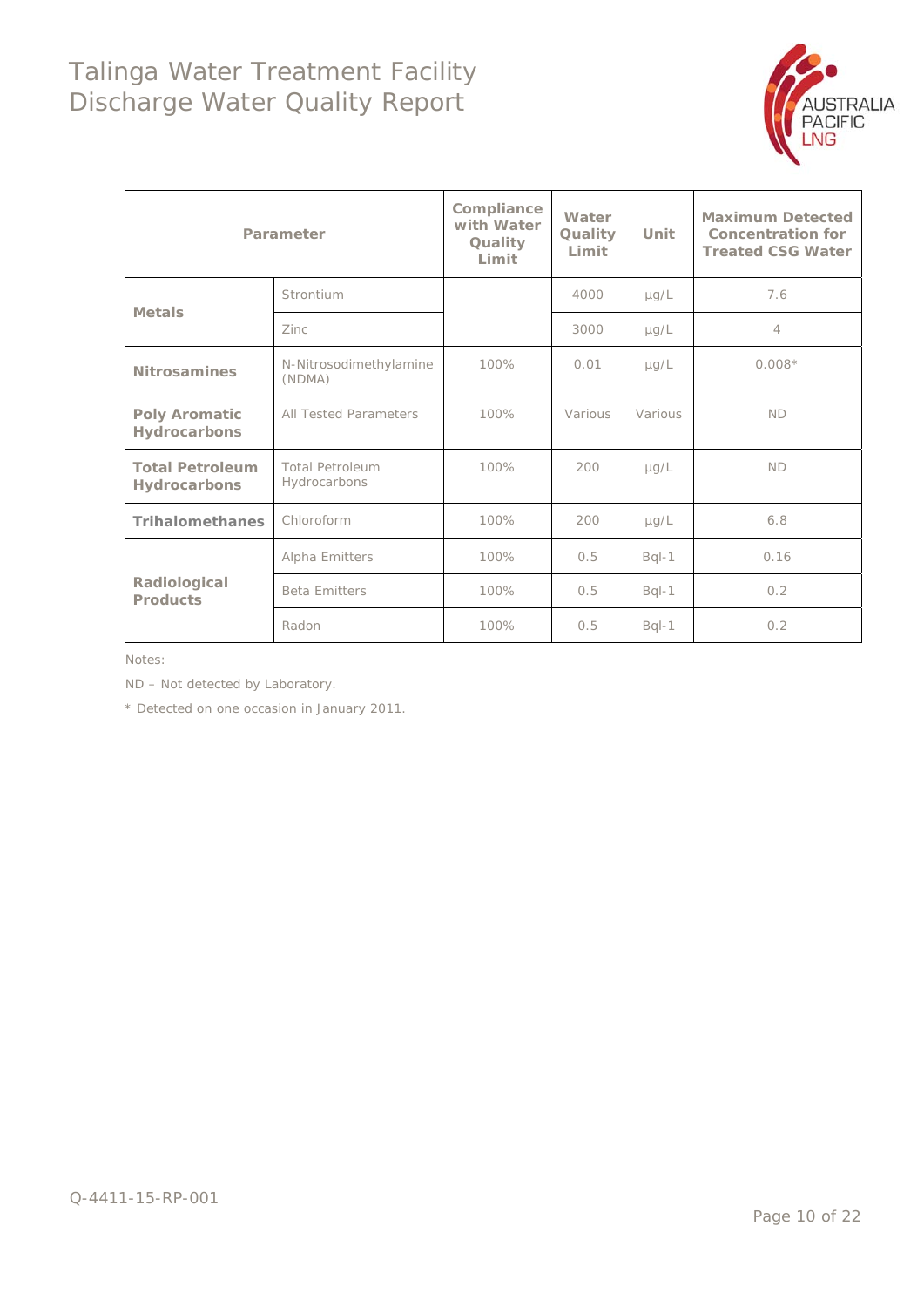

### **Attachment 1: Summary of Weekly Treated CSG Water Quality Monitoring**

The following section presents a full summary of the weekly monitoring undertaken on the treated CSG water discharged to the Condamine River. The results cover the reporting period from 1 January 2011 to 30 June 2011. The monitoring results have been summarised to show the following:

**Parameter** – This lists the public health water quality parameters tested at the point of discharge. An explanation of the parameters is provided in the Glossary.

**Water Quality Limit** – This shows the limits set by DERM.

**Unit** –This shows the corresponding parameter unit of measurement. It is presented in micro-grams (µg)) per litre (L) unless otherwise stated. This unit can also be represented as 'parts per billion' (ppb). Exceptions to this are listed in the reporting tables.

**Monitoring Results** – For any sample where the laboratory detected the presence of one of the test parameters on one or more occasion, the minimum, maximum and average (mean) concentration is reported. Also shown is the concentration below which 95% of the monitoring results fall. This is represented as the '95th percentile' and allows any anomalies and outlying high results to be removed from the average.

**Sampling Results** – For reasons explained below the results table, there are instances where sampling was not conducted on several of the weeks within the reporting period. For this reason, the total number of reporting weeks is shown, along with the number of samples taken, the number of samples analysed and the number of sample results pending.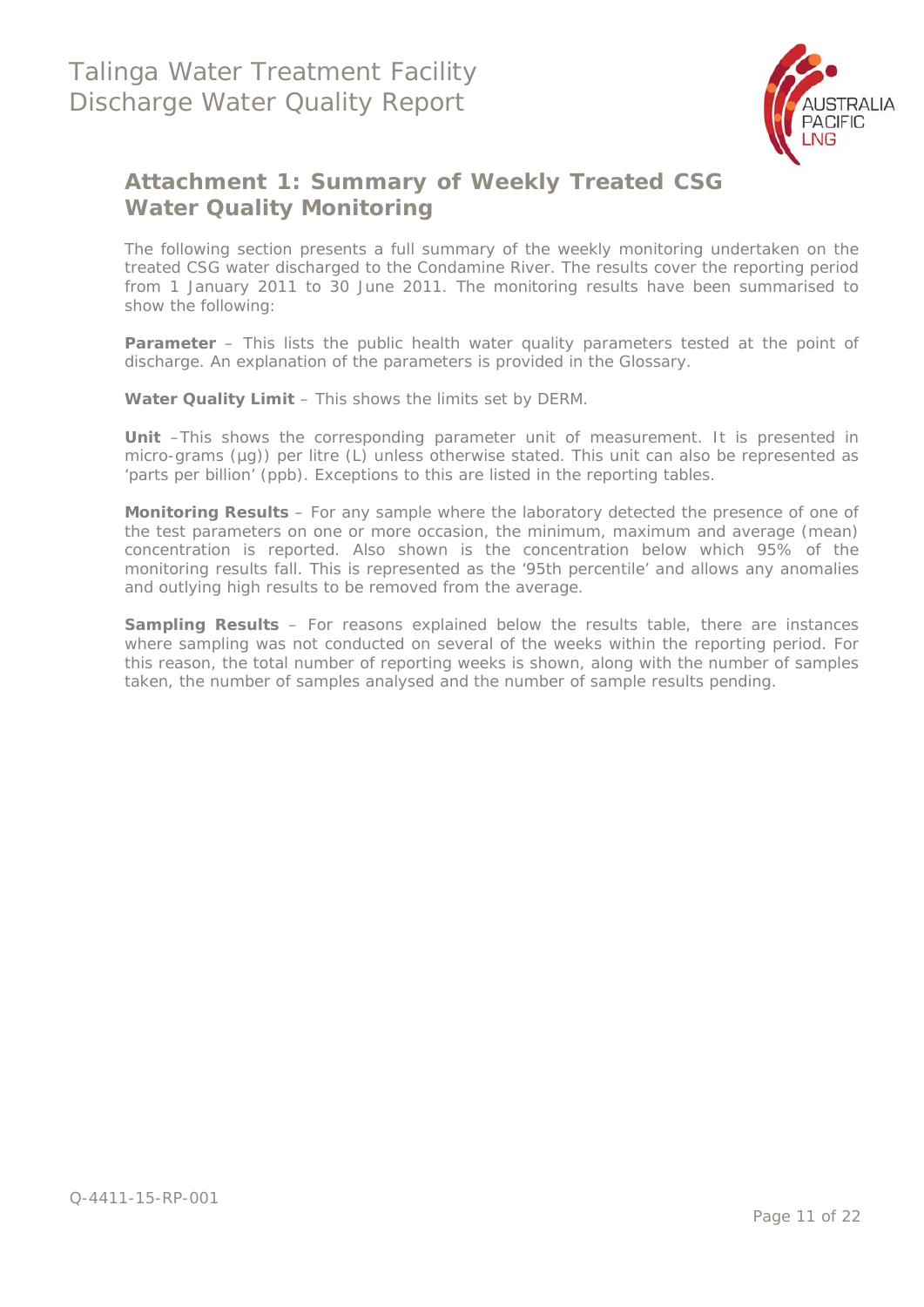

|                             |                         |                         | <b>Water</b>     | Units     |                                      | <b>Monitoring Results for the</b>           | <b>Reporting Period</b>           |                 | <b>Sampling Results for the</b><br><b>Reporting Period</b> |                       |                                                            |                                                                                          |                           |  |
|-----------------------------|-------------------------|-------------------------|------------------|-----------|--------------------------------------|---------------------------------------------|-----------------------------------|-----------------|------------------------------------------------------------|-----------------------|------------------------------------------------------------|------------------------------------------------------------------------------------------|---------------------------|--|
|                             | Parameter               | Disinfectant<br>product | Quality<br>Limit |           | Concentration<br>Minimum<br>Detected | Concentration<br><b>Maximum</b><br>Detected | Mean<br>Concentration<br>Detected | 95th Percentile | Number<br>Parameter<br>Detected<br>of Times                | Total Number<br>Weeks | Total Number o'<br>Samples Taken<br>$\mathcal{Q}_\text{t}$ | <b>Total Number</b><br>Analysed<br>Reported<br>Samples<br>and<br>$\mathsf{Q}_\mathrm{t}$ | Sample Results<br>Pending |  |
|                             | Benzene                 |                         | 1                | $\mu$ g/L |                                      | $\circ$                                     | 26                                | 22              | 22                                                         | $\circ$               |                                                            |                                                                                          |                           |  |
|                             |                         | 800                     | $\mu$ g/L        | <b>ND</b> |                                      |                                             |                                   | $\circ$         | 26                                                         | 22                    | 22                                                         | $\circ$                                                                                  |                           |  |
| <b>BTEX</b>                 | Ethylbenzene            |                         | 300              | $\mu$ g/L |                                      | $\circ$                                     | 26                                | 22              | 22                                                         | $\circ$               |                                                            |                                                                                          |                           |  |
|                             | Xylene Total            |                         | 600              | $\mu$ g/L | <b>ND</b>                            |                                             |                                   |                 | $\circ$                                                    | 26                    | 22                                                         | 22                                                                                       | $\circ$                   |  |
|                             | 1,1-dichloroethene      | $\star$                 | 30               | $\mu g/L$ | <b>ND</b>                            |                                             |                                   | $\circ$         | 26                                                         | 22                    | 22                                                         | $\circ$                                                                                  |                           |  |
|                             | 1,2-dichlorobenzene     | $\star$                 | 1500             | $\mu$ g/L |                                      |                                             | <b>ND</b>                         |                 | $\circ$                                                    | 26                    | 22                                                         | 22                                                                                       | $\circ$                   |  |
|                             | 1,2-dichloroethane      | $\star$                 | 3                | $\mu$ g/L |                                      |                                             | <b>ND</b>                         |                 | $\circ$                                                    | 26                    | 22                                                         | 22                                                                                       | $\circ$                   |  |
| Chlorinated<br>Hydrocarbons | cis-1,2-dichloroethene  |                         | 60               | $\mu$ g/L |                                      |                                             | <b>ND</b>                         |                 | $\circ$                                                    | 26                    | 22                                                         | 22                                                                                       | $\circ$                   |  |
|                             | 1,4-dichlorobenzene     | $\star$                 | 40               | $\mu$ g/L |                                      |                                             | <b>ND</b>                         |                 | $\bigcirc$                                                 | 26                    | 22                                                         | 22                                                                                       | $\circ$                   |  |
|                             | Bromochloromethane      | $\star$                 | 40               | $\mu$ g/L |                                      |                                             | <b>ND</b>                         |                 | $\bigcirc$                                                 | 26                    | 22                                                         | 22                                                                                       | $\circ$                   |  |
|                             | Chlorobenzene           | $\star$                 | 300              | $\mu$ g/L | <b>ND</b>                            |                                             |                                   |                 | $\circ$                                                    | 26                    | 22                                                         | 22                                                                                       | $\circ$                   |  |
| <b>Disinfection By-</b>     | Bromochloroacetonitrile | $\star$                 | 0.7              | $\mu$ g/L |                                      |                                             | <b>ND</b>                         |                 | $\circ$                                                    | 26                    | 22                                                         | 22                                                                                       | $\circ$                   |  |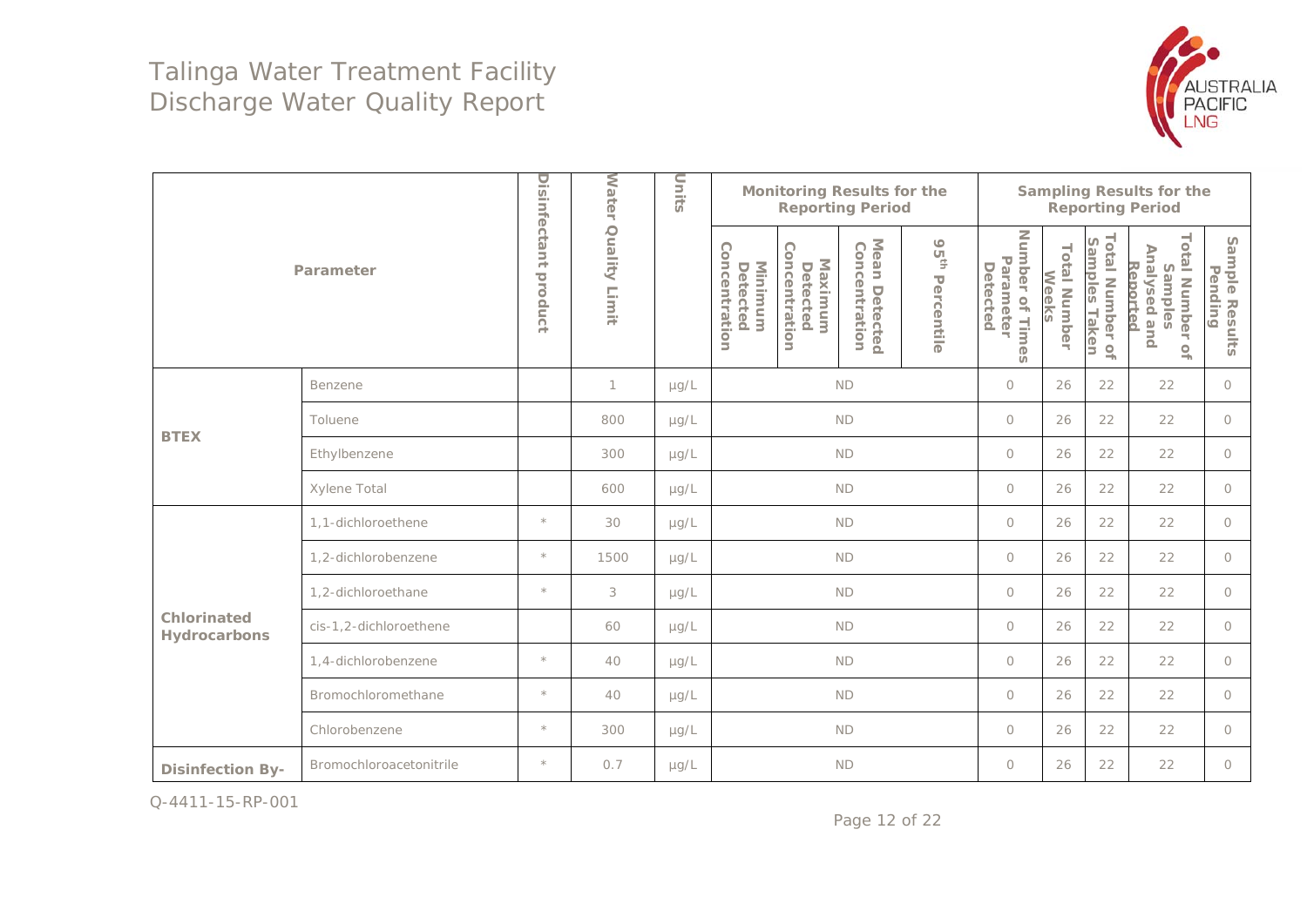

|                                                       |                        |                         | <b>Water</b>     | Units     |                                      | <b>Monitoring Results for the</b><br><b>Reporting Period</b> |                                            |                                | <b>Sampling Results for the</b><br><b>Reporting Period</b> |                              |                                             |                                                                                                                     |                                   |  |
|-------------------------------------------------------|------------------------|-------------------------|------------------|-----------|--------------------------------------|--------------------------------------------------------------|--------------------------------------------|--------------------------------|------------------------------------------------------------|------------------------------|---------------------------------------------|---------------------------------------------------------------------------------------------------------------------|-----------------------------------|--|
|                                                       | Parameter              | Disinfectant<br>product | Quality<br>Limit |           | Concentration<br>Minimum<br>Detected | Concentration<br>Maximum<br>Detected                         | Mean Detected<br>Concentration<br>Detected | 95 <sup>th</sup><br>Percentile | Number of<br>Parameter<br>Detected<br>Times                | <b>Total Number</b><br>Weeks | Total Number o<br>Samples Taken<br>$\Omega$ | <b>Total Number</b><br>Analysed and<br>Reported<br>Samples<br>$\ensuremath{\mathrel{\mathop{\mathbf{G}}}\nolimits}$ | Sample Resu<br>Pending<br>Results |  |
| products                                              | Dichloroacetonitrile   | $\star$                 | $\overline{2}$   | $\mu$ g/L |                                      | <b>ND</b>                                                    |                                            |                                |                                                            | 26                           | 22                                          | 22                                                                                                                  | $\circ$                           |  |
| Endocrine-                                            | Nonylphenol            |                         | 500              | $\mu g/L$ | 0.2                                  | 0.2                                                          | 0.2                                        | 0.2                            | 1                                                          | 26                           | 22                                          | 22                                                                                                                  | $\circ$                           |  |
| <b>Disrupting</b><br><b>Chemicals and</b><br>Hormones | <b>Bisphenol A</b>     |                         | 200              | $\mu$ g/L | 0.1                                  | 0.1                                                          | 0.1                                        | 0.1                            | 1                                                          | 26                           | 22                                          | 22                                                                                                                  | $\circ$                           |  |
|                                                       | Bromochloroacetic acid | $\star$                 | 0.014            | $\mu$ g/L |                                      | <b>ND</b>                                                    |                                            | $\circ$                        | 26                                                         | 22                           | 22                                          | $\circ$                                                                                                             |                                   |  |
|                                                       | Chloroacetic acid      | $\star$                 | 150              | $\mu$ g/L |                                      |                                                              | <b>ND</b>                                  |                                | $\circ$                                                    | 26                           | 22                                          | 22                                                                                                                  | $\circ$                           |  |
| <b>Haloacetic Acids</b>                               | Dibromoacetic acid     | $\star$                 | 0.014            | $\mu$ g/L |                                      |                                                              | <b>ND</b>                                  |                                | $\circ$                                                    | 26                           | 22                                          | 22                                                                                                                  | $\circ$                           |  |
|                                                       | Dichloroacetic acid    | $\star$                 | 100              | $\mu$ g/L |                                      |                                                              | <b>ND</b>                                  |                                | $\circ$                                                    | 26                           | 22                                          | 22                                                                                                                  | $\circ$                           |  |
|                                                       | Trichloroacetic acid   | $\star$                 | 100              | $\mu$ g/L |                                      |                                                              | <b>ND</b>                                  |                                | $\circ$                                                    | 26                           | 22                                          | 22                                                                                                                  | $\circ$                           |  |
|                                                       | Ammonia as N           |                         | 500              | $\mu$ g/L | 68                                   | 440                                                          | 292                                        | 380                            | 22                                                         | 26                           | 22                                          | 22                                                                                                                  | $\circ$                           |  |
| Inorganic<br>Compounds                                | <b>Bromate</b>         |                         | 20               | $\mu$ g/L |                                      |                                                              | $\mathsf{ND}$                              |                                | $\bigcirc$                                                 | 26                           | 22                                          | 22                                                                                                                  | $\circ$                           |  |
|                                                       | <b>Bromide</b>         |                         | 7000             | $\mu$ g/L | 110                                  | 300                                                          | 162                                        | 291                            | 20                                                         | 26                           | 22                                          | 22                                                                                                                  | $\circ$                           |  |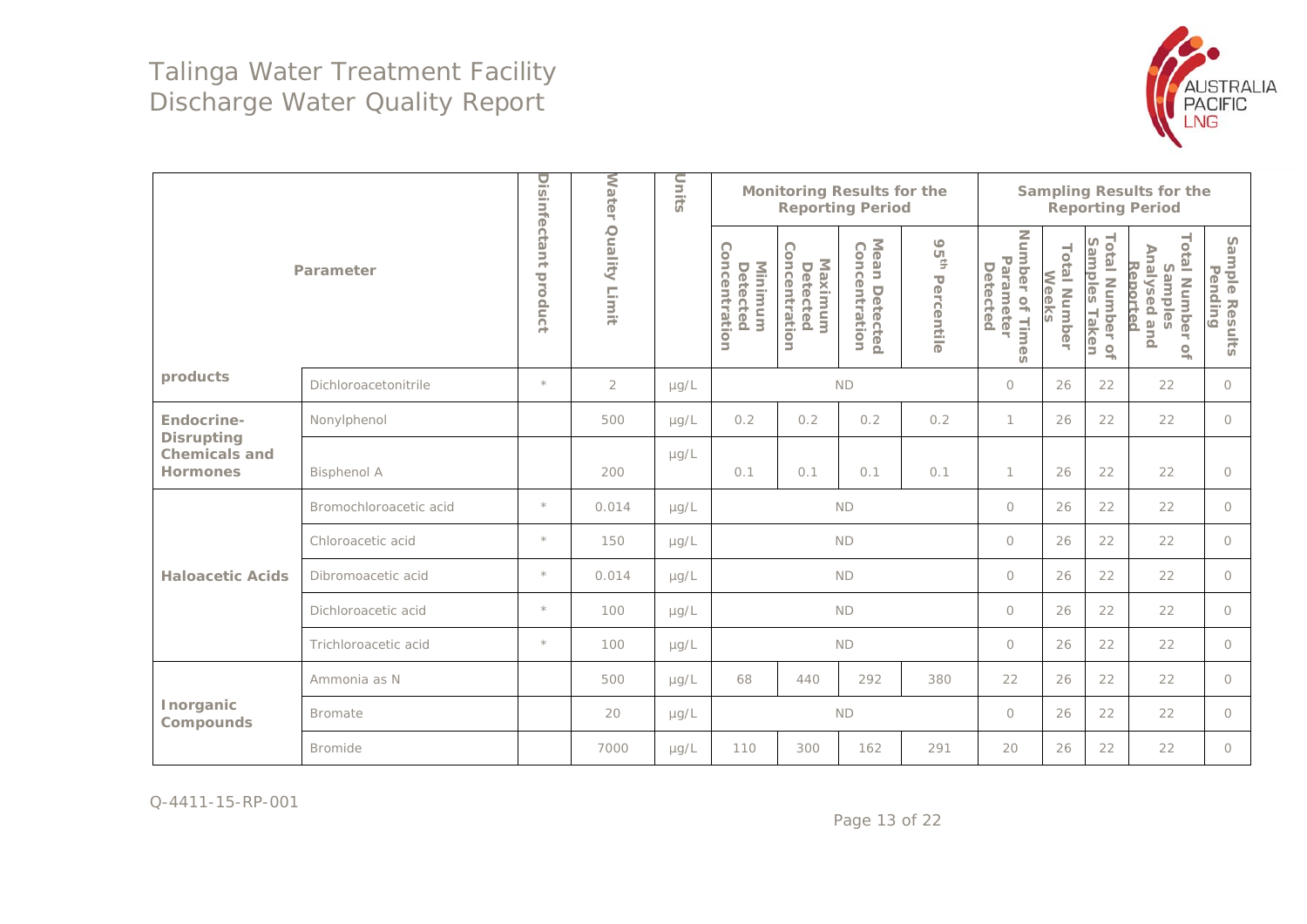

|           |                     |                      | <b>Water</b>     | Units     |                                      |                                      | <b>Monitoring Results for the</b><br><b>Reporting Period</b> |                             | <b>Sampling Results for the</b><br><b>Reporting Period</b> |                       |                                     |                                                                                          |                           |  |  |
|-----------|---------------------|----------------------|------------------|-----------|--------------------------------------|--------------------------------------|--------------------------------------------------------------|-----------------------------|------------------------------------------------------------|-----------------------|-------------------------------------|------------------------------------------------------------------------------------------|---------------------------|--|--|
|           | Parameter           | Disinfectant product | Quality<br>Limit |           | Concentration<br>Minimum<br>Detected | Concentration<br>Maximum<br>Detected | Mean Detected<br>Concentration<br>Detected                   | 95 <sup>th</sup> Percentile | Number of Times<br>Parameter<br>Detected                   | Total Number<br>Weeks | Total Number of<br>Samples<br>Taken | <b>Total Number</b><br>Analysed<br>Reported<br>Samples<br>pue<br>$\mathsf{Q}_\mathsf{h}$ | Sample Results<br>Pending |  |  |
|           | Bromine $*$         |                      | 7000             | $\mu$ g/L | 44                                   | $\overline{4}$                       | 26                                                           | $\overline{4}$              | $\overline{4}$                                             | $\circ$               |                                     |                                                                                          |                           |  |  |
|           | Chlorate            |                      | 800              | $\mu$ g/L |                                      |                                      | $\circlearrowright$                                          | 26                          | 22                                                         | 22                    | $\circ$                             |                                                                                          |                           |  |  |
|           | Chlorine            | $\star$              | 5000             | $\mu$ g/L |                                      | <b>ND</b>                            |                                                              | $\circlearrowright$         | 26                                                         | 22                    | 22                                  | $\circ$                                                                                  |                           |  |  |
|           | Chlorite            | $\star$              | 300              | $\mu$ g/L |                                      | <b>ND</b>                            |                                                              | $\circlearrowright$         | 26                                                         | 22                    | 22                                  | $\circ$                                                                                  |                           |  |  |
|           | Cyanide Total       |                      | 80               | $\mu$ g/L |                                      |                                      | ND                                                           |                             | $\circ$                                                    | 26                    | 22                                  | 22                                                                                       | $\circ$                   |  |  |
| Inorganic | Fluoride            |                      | 1500             | $\mu$ g/L | 100                                  | 210                                  | 146                                                          | 220                         | 21                                                         | 26                    | 22                                  | 22                                                                                       | $\circ$                   |  |  |
| Compounds | Iodide              |                      | 100              | $\mu$ g/L |                                      |                                      | <b>ND</b>                                                    |                             | $\circlearrowright$                                        | 26                    | 22                                  | 22                                                                                       | $\circ$                   |  |  |
|           | lodine <sup>"</sup> |                      | 100              | $\mu$ g/L | 5                                    | 25                                   | 15                                                           | 24                          | $\overline{4}$                                             | 26                    | $\overline{4}$                      | $\overline{4}$                                                                           | $\circ$                   |  |  |
|           | Monochloramine      | $\star$              | 3000             | $\mu$ g/L |                                      |                                      | <b>ND</b>                                                    |                             | $\circlearrowright$                                        | 26                    | 22                                  | 22                                                                                       | $\circ$                   |  |  |
|           | Nitrate (as NO3-)   |                      | 50000            | $\mu$ g/L |                                      |                                      | <b>ND</b>                                                    |                             | $\circlearrowright$                                        | 26                    | 22                                  | 22                                                                                       | $\circ$                   |  |  |
|           | Nitrite (as N)      |                      | 3000             | $\mu$ g/L | 2.0                                  | 8.0                                  | 4.0                                                          | 7.2                         | 5                                                          | 26                    | 22                                  | 22                                                                                       | $\bigcirc$                |  |  |
|           | Sulphate            |                      | 500000           | $\mu$ g/L | 1200                                 | 10600                                | 6600                                                         | 10500                       | 21                                                         | 26                    | 22                                  | 22                                                                                       | $\circ$                   |  |  |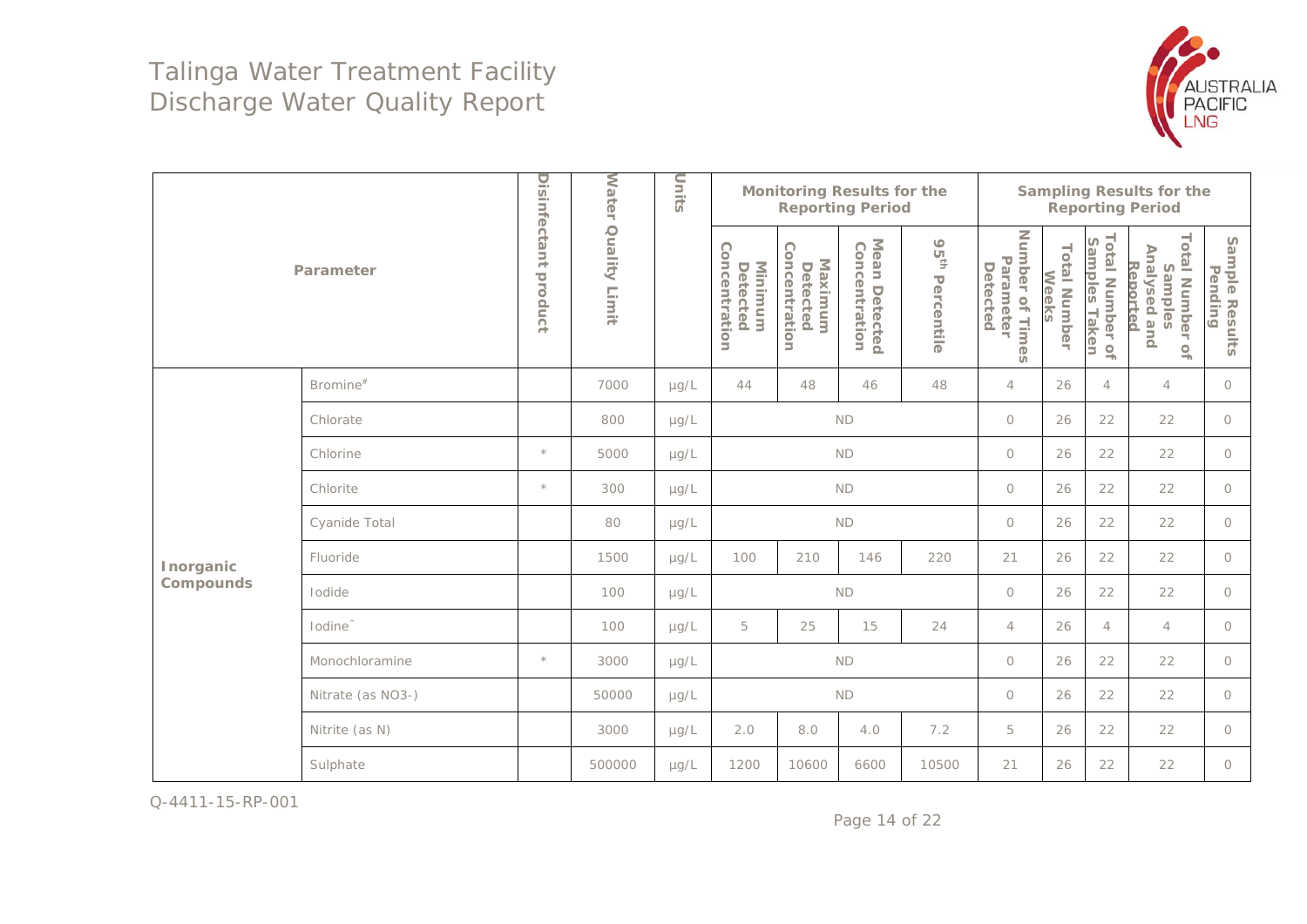

|               |                       |                      | <b>Water</b>     | Units     |                                      | <b>Monitoring Results for the</b><br><b>Sampling Results for the</b><br><b>Reporting Period</b><br><b>Reporting Period</b> |                                            |                             |                                          |                       |                                                            |                                                                                                                     |                           |
|---------------|-----------------------|----------------------|------------------|-----------|--------------------------------------|----------------------------------------------------------------------------------------------------------------------------|--------------------------------------------|-----------------------------|------------------------------------------|-----------------------|------------------------------------------------------------|---------------------------------------------------------------------------------------------------------------------|---------------------------|
|               | Parameter             | Disinfectant product | Quality<br>Limit |           | Concentration<br>Minimum<br>Detected | Concentration<br><b>Maximum</b><br>Detected                                                                                | Mean Detected<br>Concentration<br>Detected | 95 <sup>th</sup> Percentile | Number of Times<br>Parameter<br>Detected | Total Number<br>Weeks | Total Number o'<br>Samples Taken<br>$\mathcal{Q}_\text{h}$ | <b>Total Number</b><br>Analysed and<br>Reported<br>Samples<br>$\ensuremath{\mathrel{\mathop{\mathbf{G}}}\nolimits}$ | Sample Results<br>Pending |
|               | Aluminium             |                      | 200              | $\mu g/L$ | 3.0                                  | 20.0                                                                                                                       | 8.0                                        | 17.6                        | 13                                       | 26                    | 22                                                         | 22                                                                                                                  | $\circ$                   |
|               | Antimony              |                      | 3                | $\mu$ g/L |                                      | $\circ$                                                                                                                    | 26                                         | 22                          | 22                                       | $\circ$               |                                                            |                                                                                                                     |                           |
|               | Arsenic               |                      | $\overline{7}$   | $\mu$ g/L |                                      | $\circ$                                                                                                                    | 26                                         | 22                          | 22                                       | $\circ$               |                                                            |                                                                                                                     |                           |
|               | <b>Barium</b>         |                      | 700              | $\mu$ g/L | 0.7                                  | 3.2                                                                                                                        | 1.3                                        | 2.3                         | 20                                       | 26                    | 22                                                         | 22                                                                                                                  | $\circ$                   |
|               | Boron                 |                      | 4000             | $\mu$ g/L | 29                                   | 1200                                                                                                                       | 935                                        | 1225                        | 22                                       | 26                    | 22                                                         | 22                                                                                                                  | $\circ$                   |
| <b>Metals</b> | Cadmium               |                      | $\overline{2}$   | $\mu$ g/L | 0.1                                  | 0.6                                                                                                                        | 0.3                                        | 0.5                         | 5                                        | 26                    | 22                                                         | 22                                                                                                                  | $\circ$                   |
|               | Chromium (hexavalent) |                      | 50               | $\mu$ g/L | 0.1                                  | 1.0                                                                                                                        | 0.4                                        | 0.9                         | 10                                       | 26                    | 22                                                         | 22                                                                                                                  | $\circ$                   |
|               | Copper                |                      | 2000             | $\mu$ g/L | 1.0                                  | 1.0                                                                                                                        | 1.0                                        | 1.0                         | $\overline{2}$                           | 26                    | 22                                                         | 22                                                                                                                  | $\circ$                   |
|               | Iron                  |                      | 300              | µg/L      | 6.0                                  | 10.0                                                                                                                       | 7.6                                        | 9.6                         | 5                                        | 26                    | 22                                                         | 22                                                                                                                  | $\circ$                   |
|               | Lead                  |                      | 10               | µg/L      | 0.1                                  | 0.2                                                                                                                        | 0.2                                        | 0.2                         | 5                                        | 26                    | 22                                                         | 22                                                                                                                  | $\circ$                   |
|               | Manganese             |                      | 500              | $\mu$ g/L | 0.2                                  | 0.4                                                                                                                        | 0.2                                        | 0.3                         | 18                                       | 26                    | 22                                                         | 22                                                                                                                  | $\circ$                   |
|               | Mercury               |                      | 1                | $\mu$ g/L |                                      |                                                                                                                            | $\mathsf{ND}$                              |                             | $\circlearrowright$                      | 26                    | 22                                                         | 22                                                                                                                  | $\circ$                   |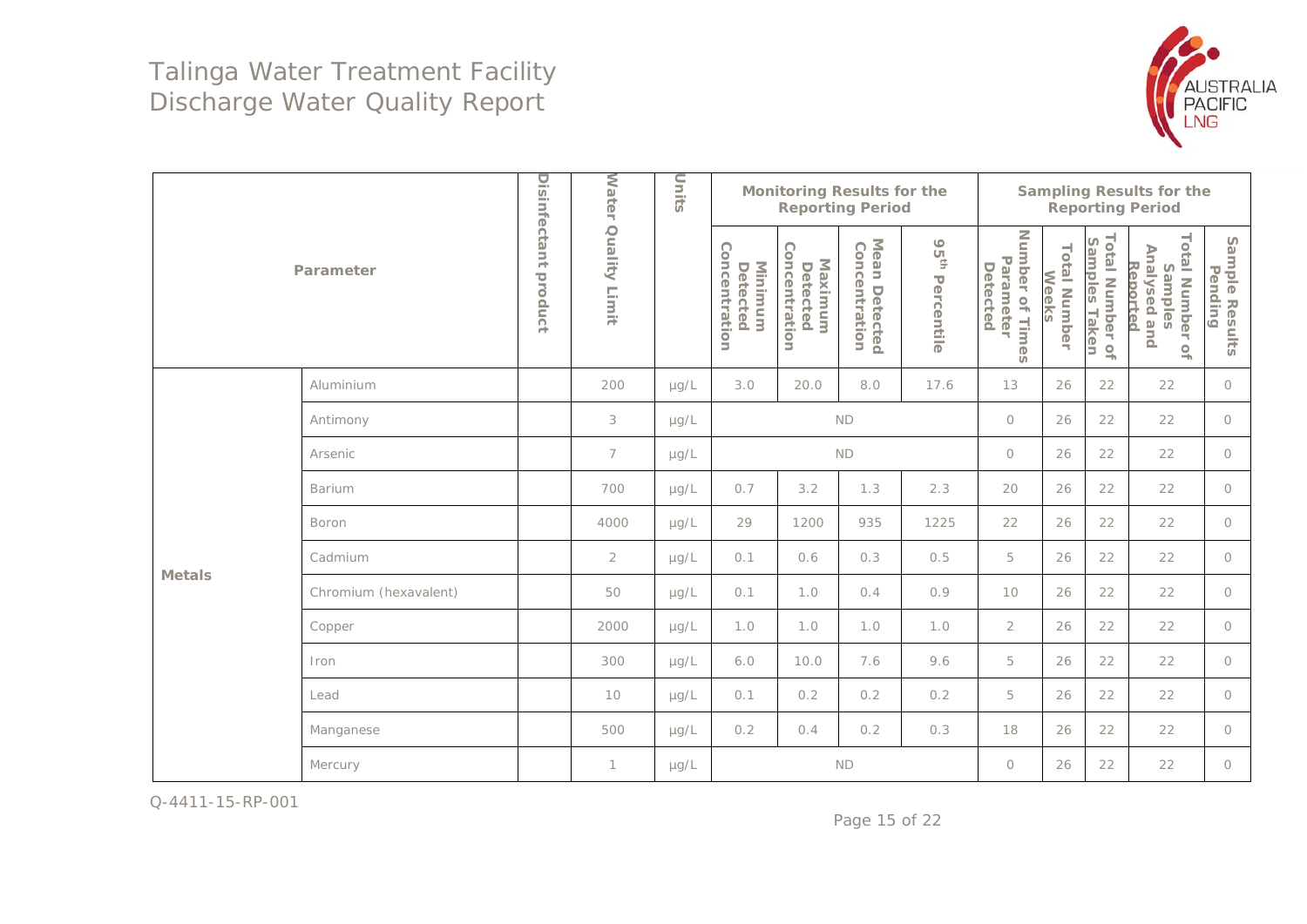

|                     |                              |                      | <b>Water</b>       | Units     |                                      | <b>Monitoring Results for the</b><br><b>Sampling Results for the</b><br><b>Reporting Period</b><br><b>Reporting Period</b> |                                            |                             |                                          |                              |                                  |                                                                                      |                           |
|---------------------|------------------------------|----------------------|--------------------|-----------|--------------------------------------|----------------------------------------------------------------------------------------------------------------------------|--------------------------------------------|-----------------------------|------------------------------------------|------------------------------|----------------------------------|--------------------------------------------------------------------------------------|---------------------------|
|                     | Parameter                    | Disinfectant product | Quality<br>Limit   |           | Concentration<br>Minimum<br>Detected | Concentration<br>Maximum<br>Detected                                                                                       | Mean Detected<br>Concentration<br>Detected | 95 <sup>th</sup> Percentile | Number of Times<br>Parameter<br>Detected | <b>Total Number</b><br>Weeks | Total Number of<br>Samples Taken | <b>Total Number</b><br>Analysed and<br>Reported<br>Samples<br>$\mathcal{Q}_\text{h}$ | Sample Results<br>Pending |
|                     | Molybdenum                   |                      | 50                 | $\mu$ g/L | <b>ND</b>                            |                                                                                                                            |                                            |                             | $\circ$                                  | 26                           | 22                               | 22                                                                                   | $\circ$                   |
|                     | Nickel                       |                      | 20                 | µg/L      | 0.1                                  | 0.8                                                                                                                        | 0.5                                        | 0.7                         | $\overline{7}$                           | 26                           | 22                               | 22                                                                                   | $\circ$                   |
|                     | Selenium                     |                      | 10                 | $\mu$ g/L |                                      | $\bigcirc$                                                                                                                 | 26                                         | 22                          | 22                                       | $\circ$                      |                                  |                                                                                      |                           |
|                     | Silver                       |                      | 100                | $\mu$ g/L |                                      | $\circlearrowright$                                                                                                        | 26                                         | 22                          | 22                                       | $\circ$                      |                                  |                                                                                      |                           |
|                     | Strontium                    |                      | 4000               | $\mu$ g/L | 0.2                                  | 7.6                                                                                                                        | 3.7                                        | 6.1                         | 21                                       | 26                           | 22                               | 22                                                                                   | $\circ$                   |
| <b>Metals</b>       | Thallium                     |                      | Detection<br>limit | $\mu$ g/L |                                      |                                                                                                                            | $\mathsf{ND}$                              |                             | $\bigcirc$                               | 26                           | 22                               | 22                                                                                   | $\circ$                   |
|                     | Titanium                     |                      | Detection<br>limit | $\mu$ g/L |                                      |                                                                                                                            | <b>ND</b>                                  |                             | $\bigcirc$                               | 26                           | 22                               | 22                                                                                   | $\circlearrowright$       |
|                     | Uranium                      |                      | 20                 | $\mu$ g/L |                                      |                                                                                                                            | ND                                         |                             | $\circlearrowright$                      | 26                           | 22                               | 22                                                                                   | $\circ$                   |
|                     | Vanadium                     |                      | 50                 | $\mu$ g/L |                                      |                                                                                                                            | $\mathsf{ND}$                              |                             | $\circlearrowright$                      | 26                           | 22                               | 22                                                                                   | $\circ$                   |
|                     | Zinc                         |                      | 3000               | µg/L      | 2.0                                  | 4.0                                                                                                                        | 3.0                                        | 4.0                         | $\overline{4}$                           | 26                           | 22                               | 22                                                                                   | $\circ$                   |
| <b>Nitrosamines</b> | N-Nitrosodiethylamine (NDEA) | $\star$              | 0.01               | $\mu$ g/L |                                      | <b>ND</b>                                                                                                                  |                                            |                             |                                          | 26                           | 22                               | 22                                                                                   | $\circ$                   |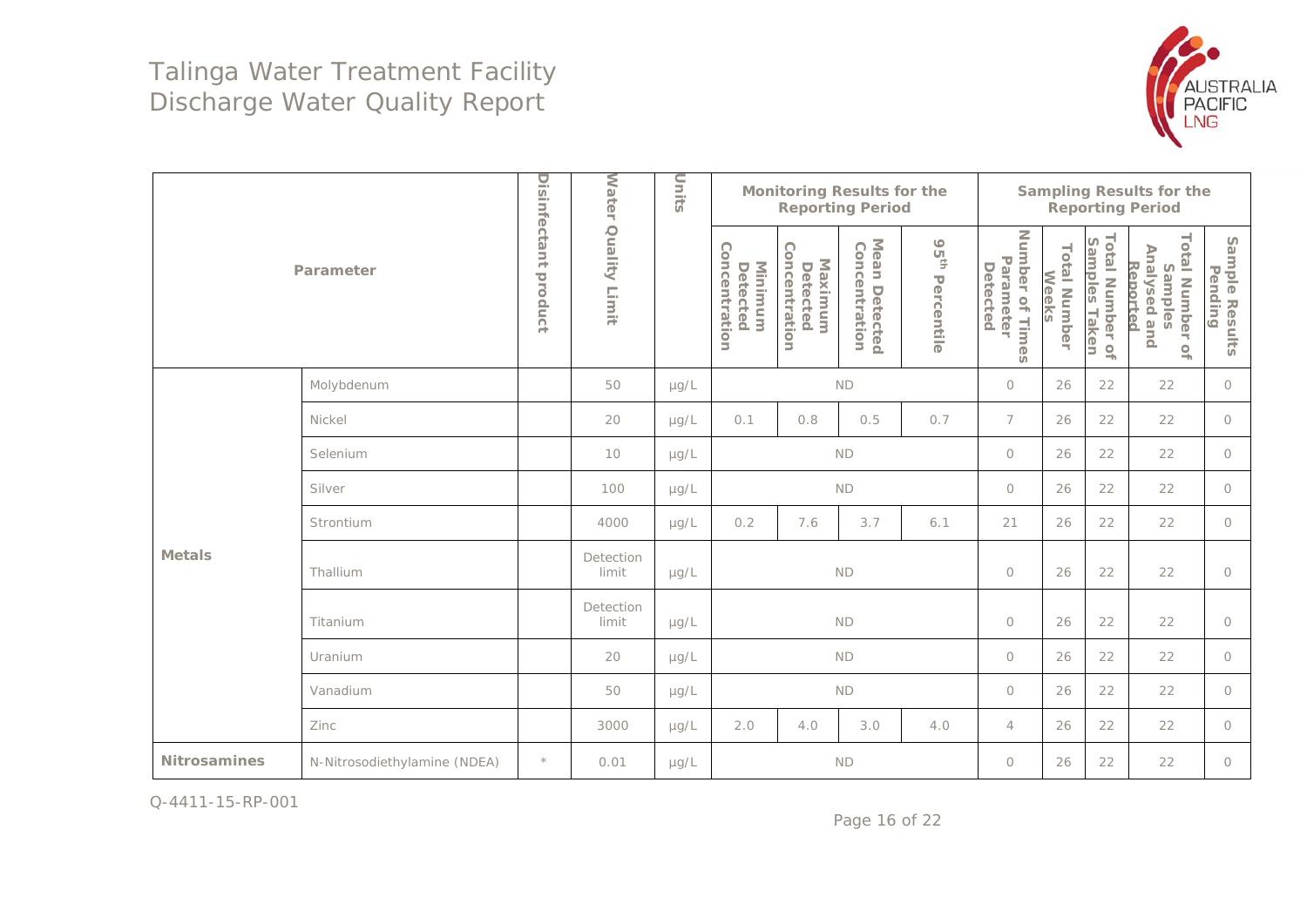

|                      | Parameter<br>N-Nitrosodimethylamine |         | <b>Water</b>     | Units     |                                      |                                      | <b>Monitoring Results for the</b><br><b>Reporting Period</b> |                             | <b>Sampling Results for the</b><br><b>Reporting Period</b> |                              |                                  |                                                                                      |                                   |
|----------------------|-------------------------------------|---------|------------------|-----------|--------------------------------------|--------------------------------------|--------------------------------------------------------------|-----------------------------|------------------------------------------------------------|------------------------------|----------------------------------|--------------------------------------------------------------------------------------|-----------------------------------|
|                      |                                     |         | Quality<br>Limit |           | Concentration<br>Minimum<br>Detected | Concentration<br>Maximum<br>Detected | Mean Detected<br>Concentration<br>Detected                   | 95 <sup>th</sup> Percentile | Number of<br>Parameter<br>Detected<br>Times                | <b>Total Number</b><br>Weeks | Total Number of<br>Samples Taken | <b>Total Number</b><br>Analysed and<br>Reported<br>Samples<br>$\mathcal{Q}_\text{h}$ | Sample Resu<br>Pending<br>Results |
| <b>Nitrosamines</b>  | (NDMA)                              | $\star$ | 0.01             | $\mu$ g/L | 0.008<br>0.008<br>0.008<br>0.008     |                                      |                                                              |                             | 1                                                          | 26                           | 22                               | 22                                                                                   | $\circ$                           |
|                      | 2,4,5-Trichlorophenol               |         | 350              | $\mu$ g/L | <b>ND</b>                            |                                      |                                                              |                             | $\circ$                                                    | 26                           | 22                               | 22                                                                                   | $\circ$                           |
|                      | 2,4,6-Trichlorophenol               |         | 20               | $\mu$ g/L | <b>ND</b>                            |                                      |                                                              |                             | $\bigcirc$                                                 | 26                           | 22                               | 22                                                                                   | $\circ$                           |
|                      | 2,4-Dichlorophenol                  | $\star$ | 200              | $\mu$ g/L |                                      | ND                                   |                                                              |                             |                                                            | 26                           | 22                               | 22                                                                                   | $\circ$                           |
|                      | 2-Chlorophenol                      | $\star$ | 300              | $\mu$ g/L |                                      |                                      | <b>ND</b>                                                    |                             | $\circlearrowright$                                        | 26                           | 22                               | 22                                                                                   | $\circ$                           |
| <b>Poly Aromatic</b> | 4-Methylphenol                      |         | 600              | $\mu$ g/L |                                      |                                      | <b>ND</b>                                                    |                             | $\bigcirc$                                                 | 26                           | 22                               | 22                                                                                   | $\circ$                           |
| Hydrocarbons         | 4-nitrophenol                       |         | 30               | $\mu$ g/L |                                      |                                      | ND                                                           |                             | $\circ$                                                    | 26                           | 22                               | 22                                                                                   | $\circ$                           |
|                      | Acenaphthene                        |         | 20               | $\mu$ g/L |                                      |                                      | ND                                                           |                             | $\circ$                                                    | 26                           | 22                               | 22                                                                                   | $\circ$                           |
|                      | Acenaphthylene                      |         | 0.014            | $\mu$ g/L |                                      |                                      | <b>ND</b>                                                    |                             | $\circ$                                                    | 26                           | 22                               | 22                                                                                   | $\circ$                           |
|                      | Anthracene                          |         | 150              | $\mu$ g/L |                                      |                                      | <b>ND</b>                                                    |                             | $\circlearrowright$                                        | 26                           | 22                               | 22                                                                                   | $\circ$                           |
|                      | Benzo(a) pyrene                     |         | 0.01             | $\mu$ g/L |                                      |                                      | <b>ND</b>                                                    |                             | $\circ$                                                    | 26                           | 22                               | 22                                                                                   | $\circ$                           |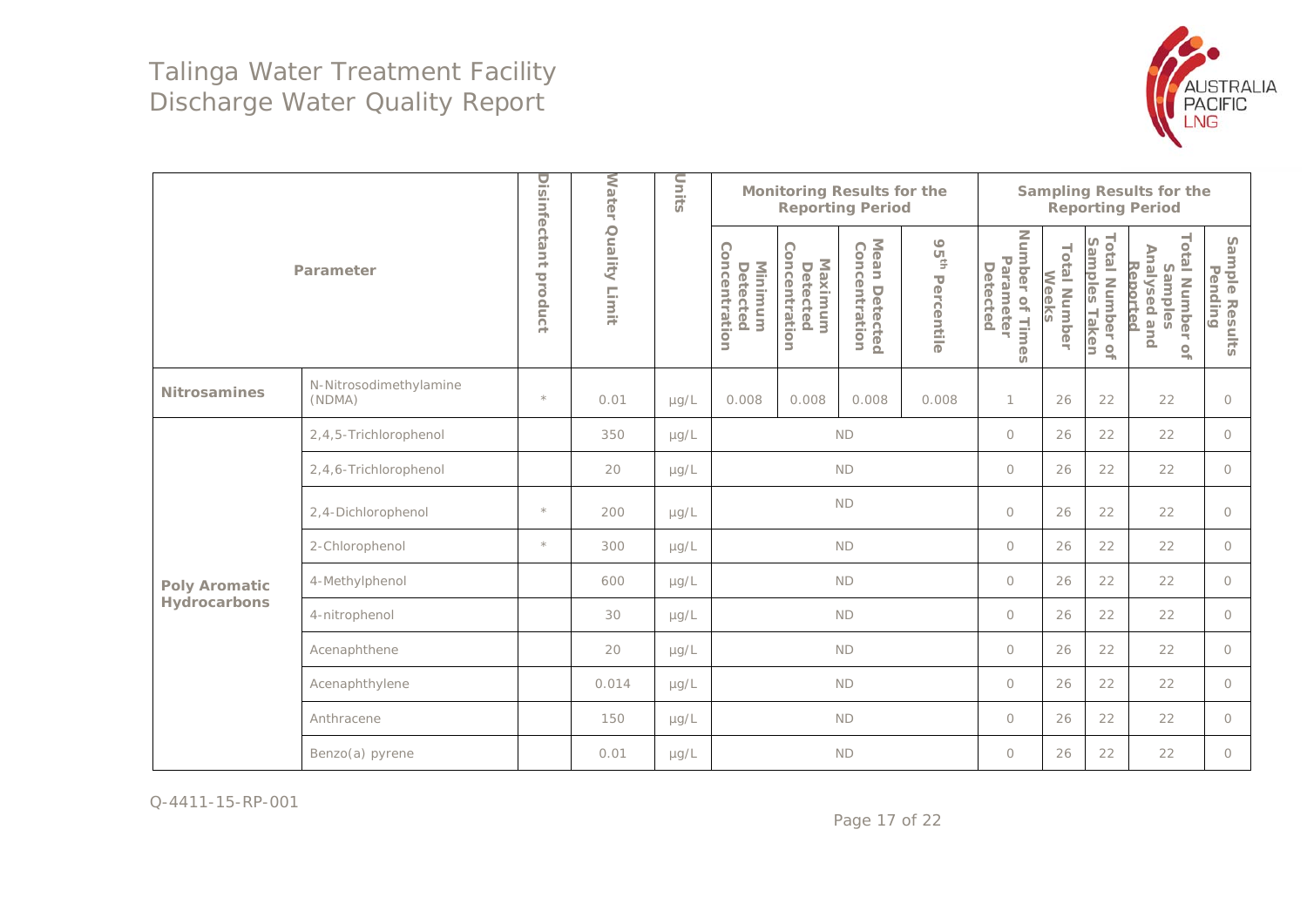

|                                        |                              |                         | <b>Water</b>     | Units     |      | <b>Monitoring Results for the</b><br><b>Reporting Period</b> |                                            |                             |                                          |                              | <b>Sampling Results for the</b><br><b>Reporting Period</b>        |                                                                                         |                              |  |  |  |
|----------------------------------------|------------------------------|-------------------------|------------------|-----------|------|--------------------------------------------------------------|--------------------------------------------|-----------------------------|------------------------------------------|------------------------------|-------------------------------------------------------------------|-----------------------------------------------------------------------------------------|------------------------------|--|--|--|
|                                        | Parameter                    | Disinfectant<br>product | Quality<br>Limit |           |      | C<br>oncentration<br>Maximum<br>Detected                     | Mean Detectec<br>Concentration<br>Detected | 95 <sup>th</sup> Percentile | Number of Times<br>Parameter<br>Detected | <b>Total Number</b><br>Weeks | <b>Total Number</b><br>Samples<br>Taken<br>$\mathcal{Q}_\text{r}$ | <b>Total Number</b><br>Analysed<br>Reported<br>Samples<br>pue<br>$\mathcal{Q}_\text{h}$ | Sample<br>Pending<br>Results |  |  |  |
|                                        | Phenanthrene                 |                         | 150              | $\mu$ g/L |      | $\circlearrowright$                                          | 26                                         | 22                          | 22                                       | $\circ$                      |                                                                   |                                                                                         |                              |  |  |  |
| <b>Poly Aromatic</b><br>Hydrocarbons   | Phenol                       |                         | 150              | $\mu$ g/L |      |                                                              | <b>ND</b>                                  |                             | $\circ$                                  | 26                           | 22                                                                | 22                                                                                      | $\bigcirc$                   |  |  |  |
|                                        | Pyrene                       |                         | 150              | $\mu$ g/L |      | $\circ$                                                      | 26                                         | 22                          | 22                                       | $\bigcirc$                   |                                                                   |                                                                                         |                              |  |  |  |
| <b>Total Petroleum</b><br>Hydrocarbons | Total Petroleum Hydrocarbons |                         | 200              | $\mu$ g/L |      |                                                              | <b>ND</b>                                  |                             | $\circ$                                  | 26                           | 22                                                                | 22                                                                                      | $\bigcirc$                   |  |  |  |
|                                        | Bromodichloromethane         | $\star$                 | 6                | $\mu$ g/L |      |                                                              | <b>ND</b>                                  |                             | $\circ$                                  | 26                           | 22                                                                | 22                                                                                      | $\circ$                      |  |  |  |
|                                        | <b>Bromoform</b>             | $\star$                 | 100              | $\mu$ g/L |      |                                                              | <b>ND</b>                                  |                             | $\circ$                                  | 26                           | 22                                                                | 22                                                                                      | $\circ$                      |  |  |  |
| <b>Trihalomethanes</b>                 | Dibromochloromethane         |                         | 100              | $\mu$ g/L |      |                                                              | <b>ND</b>                                  |                             | $\circ$                                  | 26                           | 22                                                                | 22                                                                                      | $\circ$                      |  |  |  |
|                                        | Chloroform                   | $\star$                 | 200              | $\mu g/L$ | 2.2  | 6.8                                                          | 3.8                                        | 5.1                         | 21                                       | 26                           | 22                                                                | 22                                                                                      | $\circ$                      |  |  |  |
|                                        | Alpha Emitters               |                         | 0.5              | Bq/L      | 0.07 | 0.16                                                         | 0.12                                       | 0.16                        | $\overline{2}$                           | 26                           | 22                                                                | 22                                                                                      | $\circ$                      |  |  |  |
| Radiological<br><b>Products</b>        | <b>Beta Emitters</b>         |                         | 0.5              | Bq/L      | 0.18 | 0.20                                                         | 0.19                                       | 0.20                        | $\overline{2}$                           | 26                           | 22                                                                | 22                                                                                      | $\circ$                      |  |  |  |
|                                        | Radon                        |                         | 0.5              | Bq/L      | 0.02 | 0.20                                                         | 0.12                                       | 0.20                        | 5                                        | 26                           | 22                                                                | 22                                                                                      | $\circ$                      |  |  |  |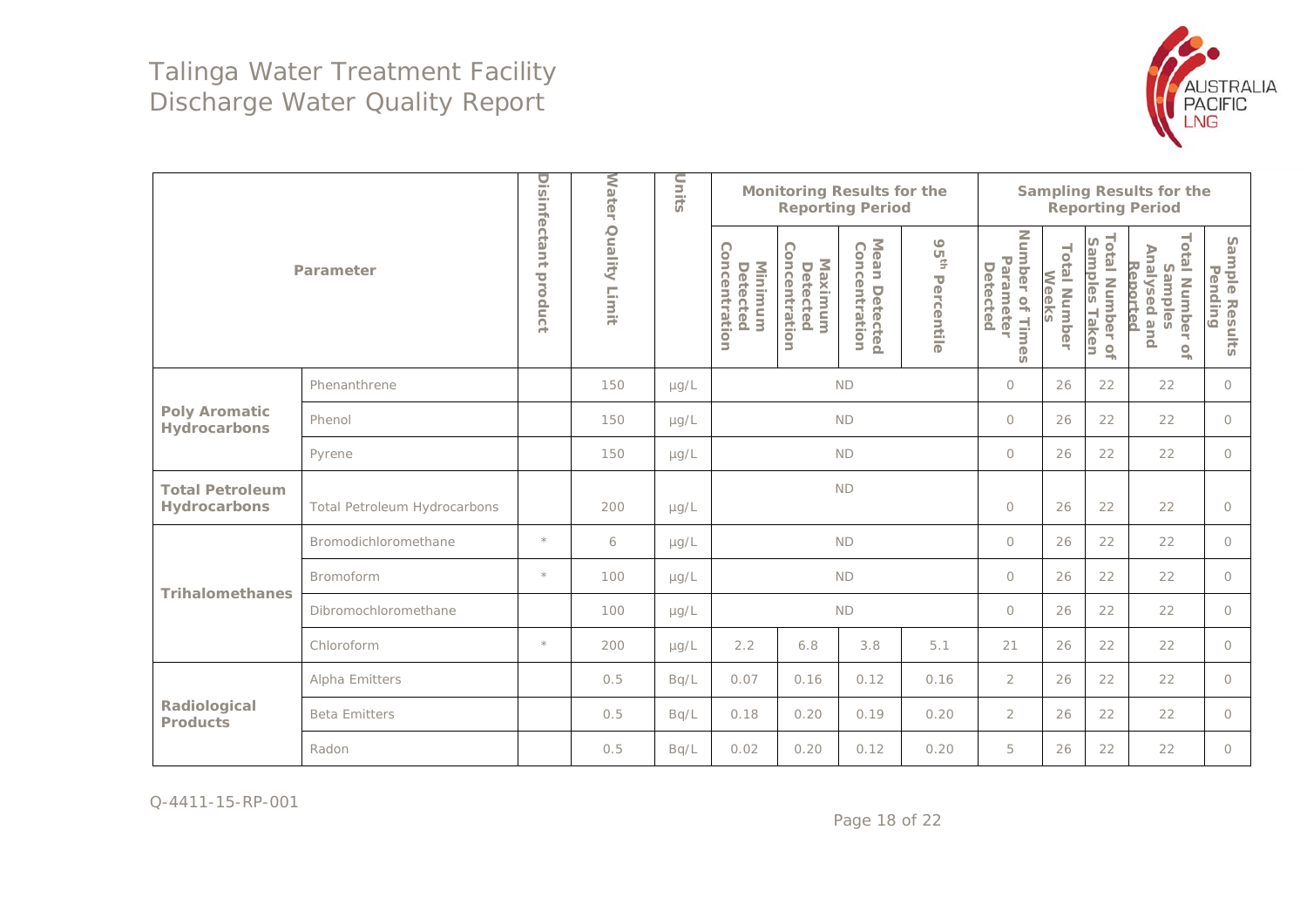Notes:

ND – Not detected by the Laboratory

^ Iodine results reported are from samples collected between 17 August to 15 September 2010 for treated CSG water on exiting the holding tank. Refer to Data Summary for further explanation.

# Bromine results reported are from samples collected between 17 August to 15 September for treated CSG water on exiting the holding tank. Refer to Data Summary for further explanation.

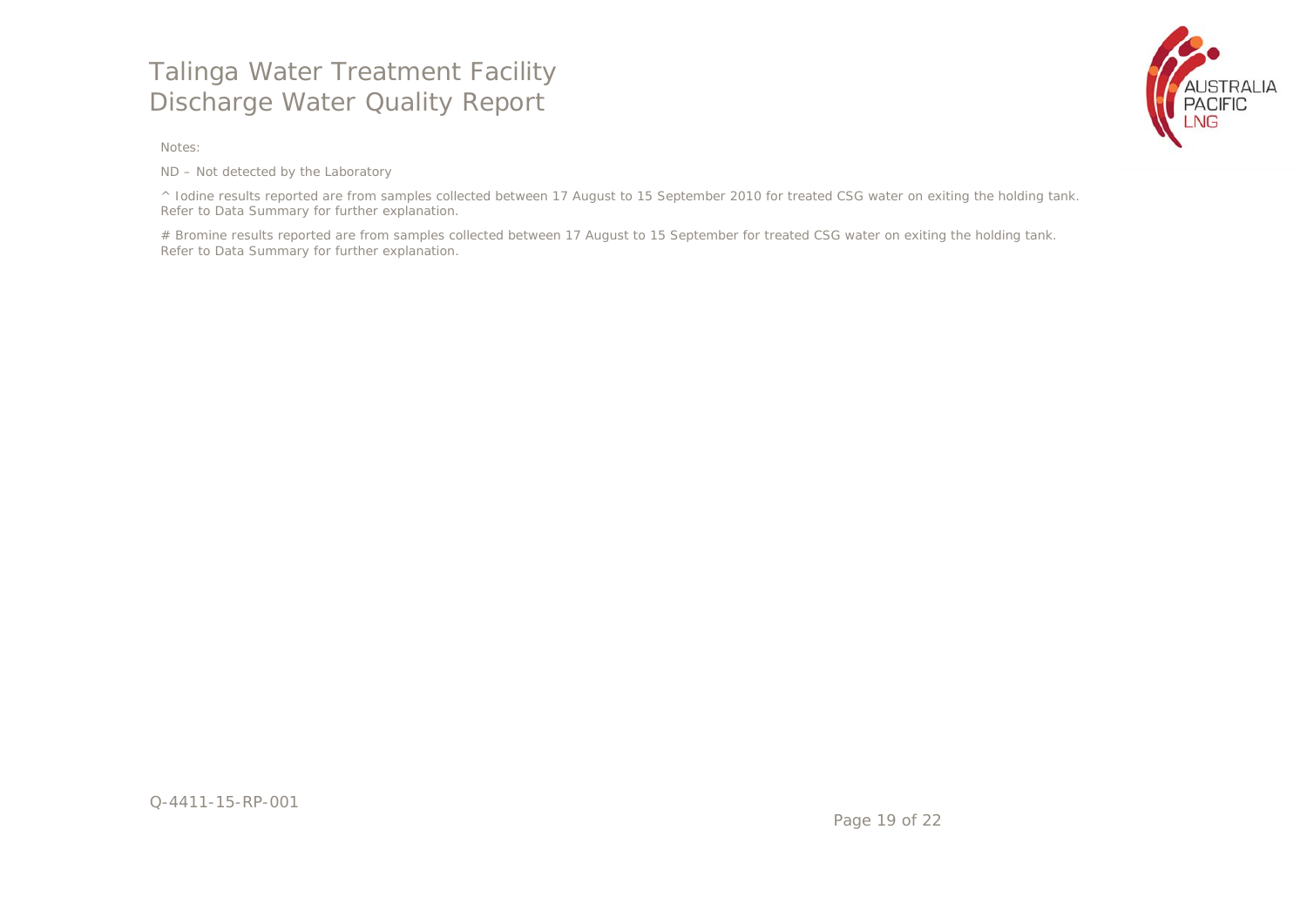

#### **Data Summary**

Whilst every effort has been made to assess and analyse all the parameters over the first half of 2011 there were certain instances (which are discussed below) where this was not possible or not necessary.

#### **No discharge**

During the first three weeks of January and the first week of February 2011 no discharge of treated CSG water to the Condamine River occurred. Therefore, no samples were collected during these weeks.

#### **Flooding**

Also during the first half of 2011 extreme rainfall events caused wide scale flooding in the region preventing access to discharge monitoring location on six occasions. On these occasions results of treated CSG water were monitored at the holding tank and have been reported in the summary tables provided above.

#### **Missing Parameters**

There are seven water quality parameters that were not monitored for the first half of 2011 being:

- Hydrazine and Chlorine Dioxide. These compounds break down exceptionally quickly therefore cannot be tested under laboratory conditions. If present within the treated CSG water they would also break down rapidly therefore removing any public health risk. It is anticipated that these parameters will not form part of the ongoing monitoring program.
- Iodine and Bromine. Results are available for samples collected during the CSG Water Characterisation Study and are included in Attachment 1. The presence of these two elements where shown to be below the water quality limit for both the untreated and treated CSG water. Due to miscommunication with the laboratory subsequent analysis was not undertaken. It is anticipated that these parameters will not form part of the ongoing monitoring program.
- 4-Chlorophenol. This compound is not expected to be generated by the TWTF process. The laboratory was requested by Australia Pacific LNG to undertake this analysis, however, it has been identified that the laboratory did not have an appropriate test method. It is anticipated that this parameter will not form part of the ongoing monitoring program.
- 2, 2 Dichloropropionic Acid (DPA) and Acrylamide (2-propenamide). These compounds are not expected to be generated by the TWTF process. Due to miscommunication with the laboratory the analysis was not undertaken. It is anticipated that this parameter will not form part of the ongoing monitoring program.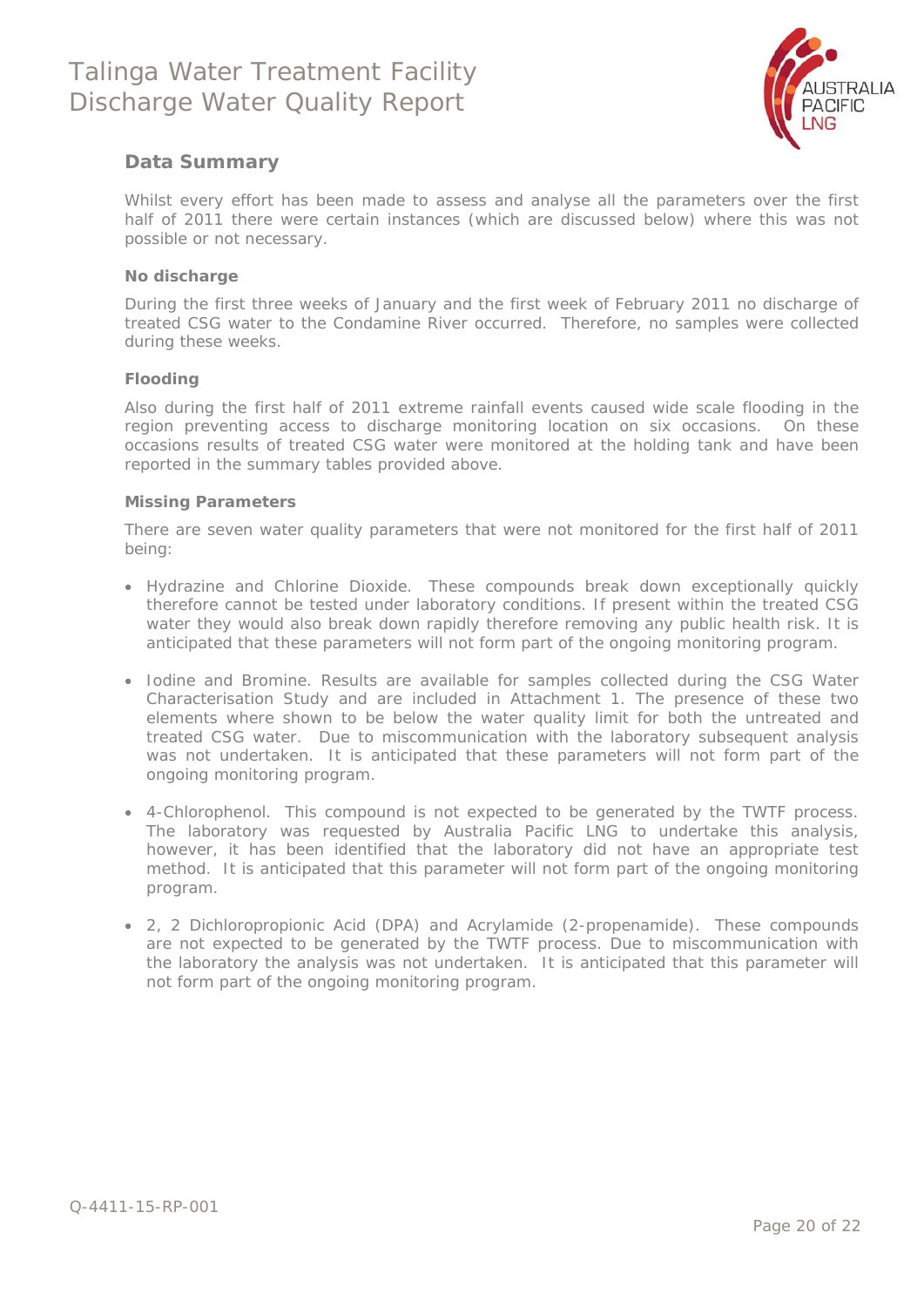

### **Glossary**

Whilst this document reports the quality of the discharged treated CSG water, extensive and weekly sampling is undertaken across the Facility, including testing the water pre and post treatment.

This allows Australia Pacific LNG to understand the composition of the CSG water and treat it to ensure it can be discharged into a source of drinking water.

The parameters set by DERM consider a wide chemistry associated with the petrochemical, oil and gas and water treatment industries. A brief definition of the sets of parameters contained within the reported information is provided below.

**BTEX** – BTEX is an acronym representing benzene, toluene, ethylbenzene, and xylenes. These are compounds that may be associated with oil and gas production. BTEX are generally not associated with CSG production, although may occur at trace levels.

**Chlorinated Hydrocarbons** – These are organic compounds that may be generated as a by-product of chlorination. They are considered commonplace in everyday life and can occur naturally, in some animals or as the by-product of fires.

**Disinfection By-products** – Disinfectants are routinely used in water treatment facilities to remove biological contaminants (predominantly algae and bacteria) that may decrease the efficiency and integrity of the water treatment process. Disinfectants may react with naturally-occurring matter to form by-products.

**Endocrine-Disrupting Chemicals (EDCs) and Hormones** – The two relevant compounds include Bysphenol A (BPA) and Nonylphenol. BPA is often associated with moulded plastic. Nonylphenol can be found in commercial detergents.

**Haloacetic acids** – These can be a by-product of drinking water chlorination or chloramination (that is the use of disinfectant). These chemicals are routinely used in drinking water treatment, to removal bacteria and other microbiological organisms.

**Inorganic Compounds** – These compounds relate to the branch of chemistry where two or more non-carbon based elements are combined. In terms of drinking water chemistry they include compounds such as ammonia, alkalinity (calcium carbonate), chloride, electrical conductivity, fluoride and total dissolved solids.

**Metals** – These naturally occur in drinking water due to the water passing through metalenriched rock. Certain metals are essential for life. Also specific metal-based salts, namely calcium and magnesium, are added to the treated CSG water prior to discharge to the River.

**Nitrosomines** – These compounds are commonly associated with water treatment facilities that utilise choramines for disinfection.

**Poly Aromatic Hydrocarbons (PAH)** – PAH occur in oil, coal and tar products and may be associated with water extracted from coal seams at low levels. They are naturally occurring and do not readily dissolve in water.

**Total Petroleum Hydrocarbons (TPH)** – TPH is the term given to a mixture of hydrocarbons (compounds that contain hydrogen and carbon) that occur naturally and in oil, coal and tar products. TPH is associated with CSG water at low levels.